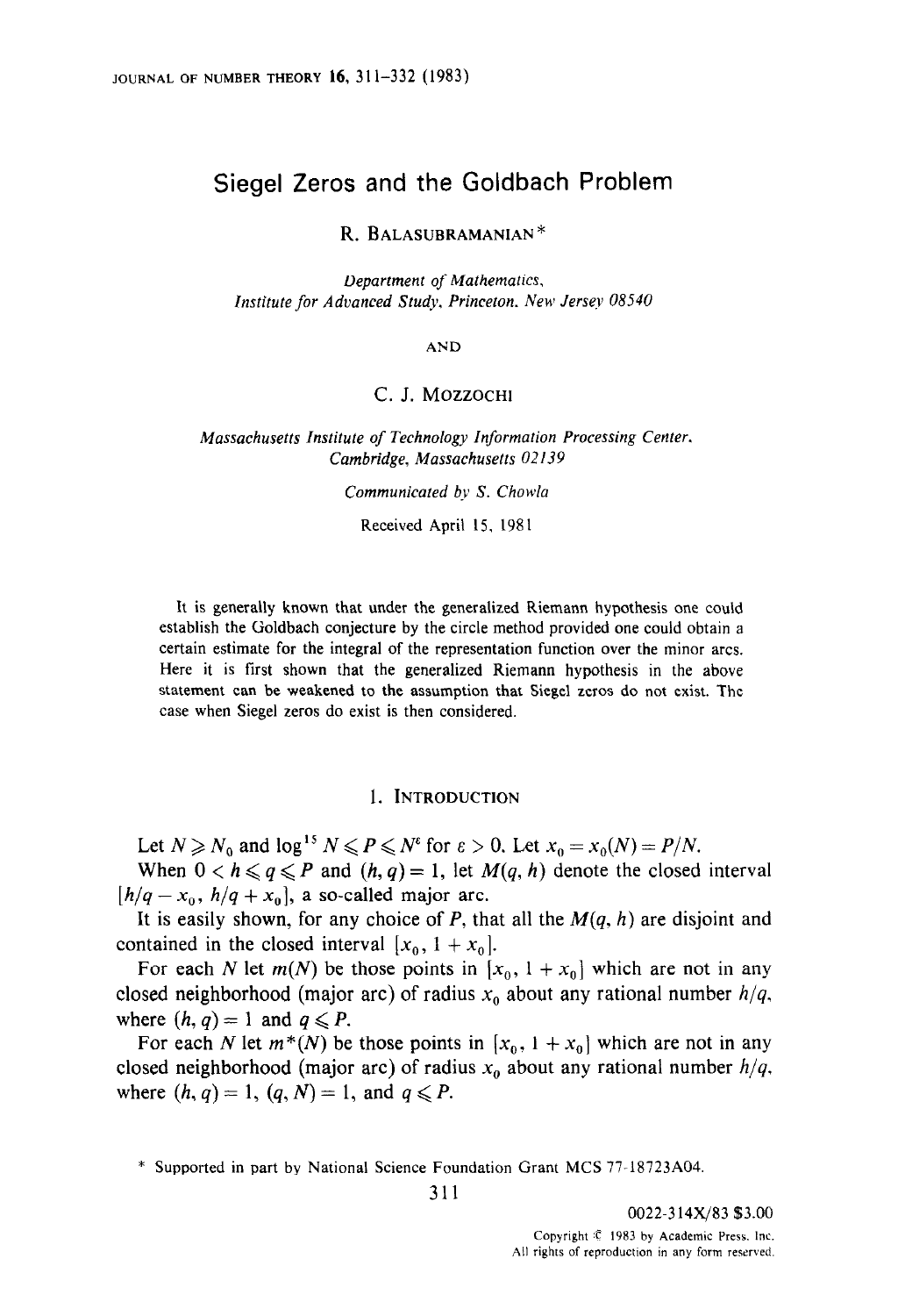Let p denote a prime, and let  $E(\alpha) = \exp(2\pi i \alpha)$ . Let

$$
f(x, N) = \sum_{p \leq N} E(px) \quad \text{and} \quad r(N) = \sum_{\substack{p_1, p_2 \ p_1 + p_2 = N}} 1.
$$

Let

$$
J(N) = \sum_{\substack{N_1, N_2 > 2\\N_1 + N_2 = N}} (\log N_1 \log N_2)^{-1}.
$$

Let

$$
S(N) = (1 + (-1)^N) \left\{ \prod_{p \geq 3} \left( 1 - \frac{1}{(p-1)^2} \right) \right\} \prod_{\substack{p > 3 \\ p \mid N}} \left( \frac{p-1}{p-2} \right).
$$

Let

$$
C_q(N) = \sum_{\substack{0 < h < q \\ (h,q) = 1}} E\left(-\frac{Nh}{q}\right) \quad \text{and} \quad R(N) = \sum_{q \leq P} \frac{u^2(q)}{\phi^2(q)} C_q(N).
$$

In [IO] we established the following two theorems:

THEOREM 1.1. Under the generalized Riemann hypothesis with  $P = N^{\epsilon}$ , if  $\int_{m(N)} f^2(x, N) E(-Nx) dx = o(N \log^{-2} N)$ , then  $r(N) > 0$  for all even  $N \ge N_0$ .

THEOREM 1.2. Let  $P = N^{-1} \log^{15} N$ . If  $\int_{m^*(N)} f^2(x, N) E(-Nx) dx =$  $o(N \log^{-2} N)$ , then  $r(N) > 0$  for all even  $N \ge N_0$ .

In Section 3 of this paper we establish

THEOREM 1.3. Under the assumption that Siegel zeros do not exist with  $P = \exp(c \log^{1/2} N)$  if  $\int_{m(N)} f^2(x, N) E(-Nx) dx = o(N \log^{-2} N)$ , then  $r(N) > 0$  for all even  $N \ge N_0$ .

In Section 4 of this paper we establish

THEOREM 1.4. Let  $P = \exp(c \log^{1/2} N)$ . If  $\int_{m(N)} f^2(x, N) E(-Nx) dx =$  $o(NP^{-1/32} \log^{-2} N)$ , then  $r(N) > 0$  for all even  $N \ge N_0$ .

In Section 6 of this paper we show that a particular natural approach for eliminating the condition  $(q, N) = 1$  in Theorem 1.2 will not work.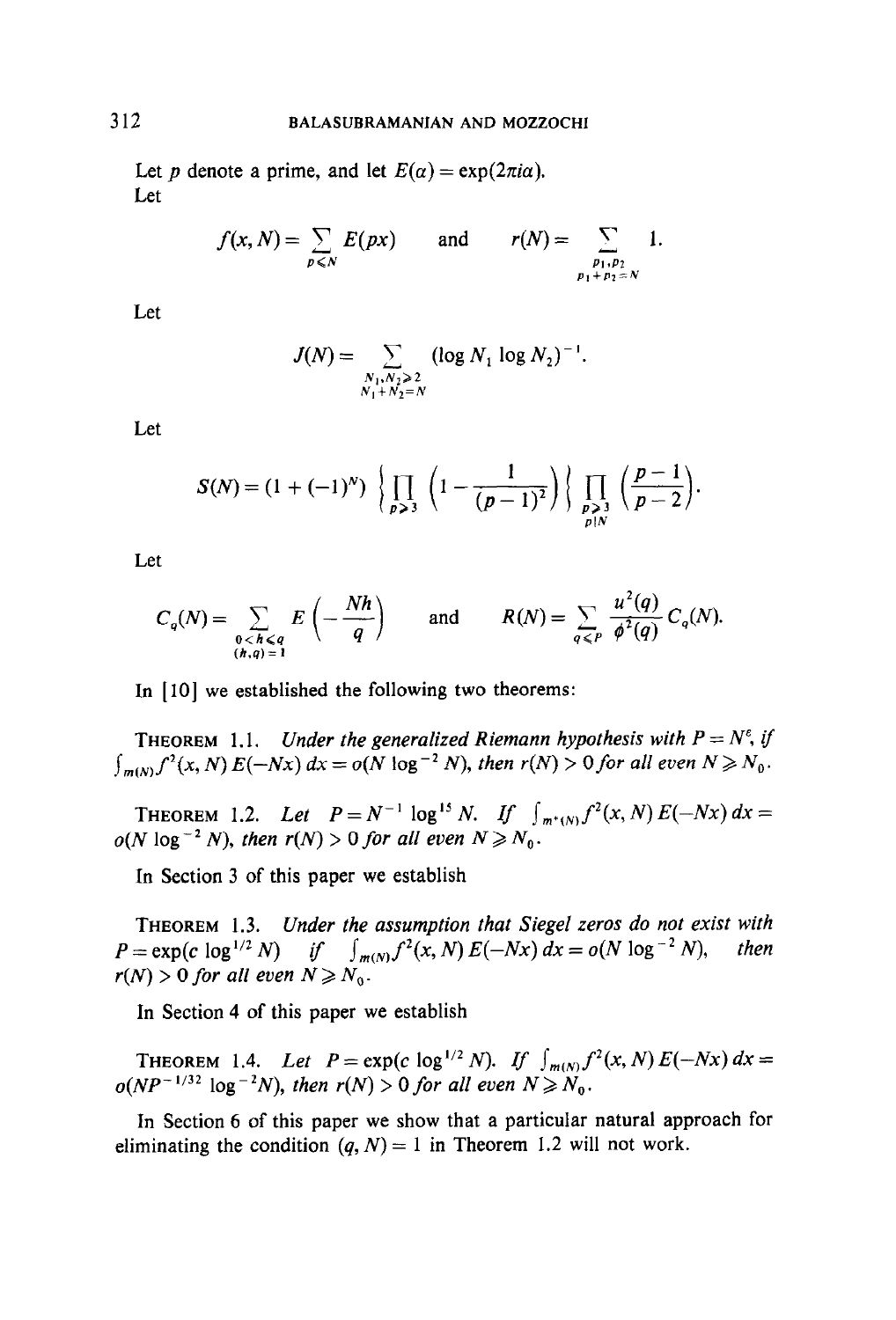### GOLDBACH PROBLEM 313

#### 2. PRELIMINARY LEMMAS

LEMMA 2.1. We have  $\sum_{p|n} (1/p^{5/8}) = O(\log^{3/8} n)$ . *Proof.* Fix  $y > 0$ . Then

$$
\sum_{p|n} \frac{1}{p^{5/8}} = \sum_{\substack{p|n \\ py}} \frac{1}{p^{5/8}} = A(n) + B(n).
$$

It is trivial that  $A(n) = O(y^{3/8})$  and

$$
B(n) \leqslant \frac{1}{y^{5/8} \log y} \sum_{p|n} \log p \leqslant C \frac{\log n}{y^{5/8} \log y}.
$$

Let  $y = \log n$ , and the proof follows.

LEMMA 2.2. We have 
$$
\sum_{m|n} (1/m^{5/8}) = O(\exp(c \log^{3/8} n)).
$$

*Proof.* Let  $A(n) = \sum_{m|n} (1/m^{5/8})$ . By the Euler product formula we have

$$
A(n) \leq \prod_{p/n} \left(1 + \sum_{j=1}^{\infty} \frac{1}{(p^j)^{5/8}}\right) \leq \prod_{p|n} (1 + 100p^{-5/8}),
$$

so that  $\log A(n) \leq \sum_{p|n} \log(1 + 100p^{-5/8}) \leq C \sum_{p|n} p^{-5/8}$ , and the proof follows from Lemma 2.1.

LEMMA 2.3. We have  $\sum_{m|n,m\leq y} 1 = O(y^{5/8} \exp(c \log^{3/8} n)).$ Proof. This is immediate by Lemma 2.2.

LEMMA 2.4. We have  $\phi^{-1}(m) \ll m^{-1}(\log \log(m+3))$  if  $m \ge 1$ .

*Proof.* This is immediate by  $[6,$  Theorem 328].

LEMMA 2.5. We have

$$
\sum_{P < q} \frac{\mu^2(q)}{\phi^2(q)} C_q(N) \ll P^{-3/8} \exp(c \log^{3/8} N).
$$

*Proof.* It is shown in  $[12, p. 27]$  that

$$
\sum_{P < q} \frac{\mu^2(q)}{\phi^2(q)} C_q(N) = \sum_{k \mid N} \frac{\mu^2(k)}{\phi^2(k)} \sum_{\substack{q > P/k \\ (q,N)=1}} \frac{\mu(q)}{\phi^2(q)} = \Sigma_1 + \Sigma_2,
$$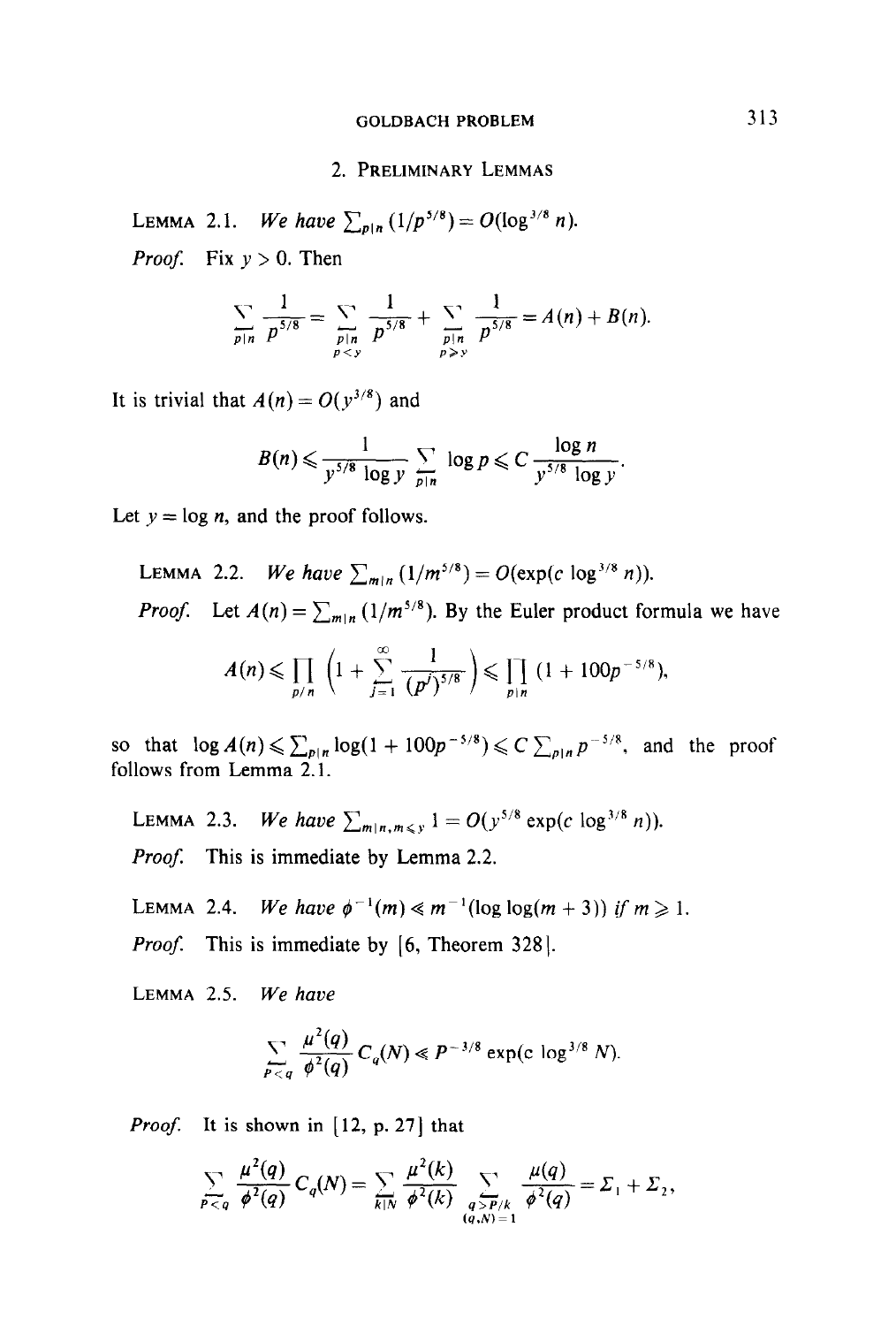where

$$
\Sigma_1 = \sum_{\substack{k \mid N \\ k \leq P}} \frac{\mu^2(k)}{\phi(k)} \sum_{\substack{q > P/k \\ (q, N) = 1}} \frac{\mu(q)}{\phi^2(q)} \quad \text{and} \quad \Sigma_2 = \sum_{\substack{k \mid N \\ k > P}} \frac{\mu^2(k)}{\phi(k)} \sum_{\substack{q > 1 \\ (q, N) = 1}} \frac{\mu(q)}{\phi^2(q)}
$$

By Lemma 2.4 we have

$$
\Sigma_1 \ll P^{-1}(\log \log(P+3))^3 \sum_{\substack{k|N\\k\leq P}} 1,
$$

and by Lemma 2.3 this yields

$$
\Sigma_1 \ll P^{-3/8} (\log \log (P + 3))^3 \exp(c \log^{3/8} N).
$$

But  $(\log \log(P + 3))^3 \le \exp(c_1 \log^{3/8} P) \le \exp(c_1 \log^{3/8} N)$ , so that

$$
\Sigma_{1} \ll P^{-3/8} \exp(c' \log^{3/8} N).
$$
\n
$$
\Sigma_{2} \ll \sum_{\substack{k|N \ k>P}} \frac{1}{\phi(k)} \sum_{\substack{q>1 \ (q,N)=1}} \frac{1}{\phi^{2}(q)}
$$
\n
$$
\ll \sum_{\substack{k|N \ k>P}} \frac{1}{\phi(k)} = \sum_{\substack{k|N \ k>P}} \frac{k}{k\phi(k)} \ll \log \log(k+3) \sum_{\substack{k|N \ k>P}} \frac{1}{k}
$$
\n
$$
\ll \log \log(N+3) \sum_{\substack{k|N \ k>P}} \frac{1}{k} \left(\frac{k}{P}\right)^{3/8} \ll P^{-3/8} \log \log(N+3) \sum_{\substack{k|N \ k>P}} \frac{1}{k^{5/8}},
$$

so that by Lemma 2.2

 $\Sigma_2 \ll P^{-3/8} \log \log(N+3) \exp(c \log^{3/8} N) \ll P^{-3/8} \exp(c'' \log^{3/8} N).$ 

LEMMA 2.6. We have  $S(N) = \sum_{q=1}^{\infty} (\mu^2(q)/\phi^2(q)) C_q(N)$ . *Proof.* This is [4, Lemma 12] with  $r = 2$ .

LEMMA 2.7. We have  $S(N) \geq 1$ . Proof This is established in [ 10, p. 181.

LEMMA 2.8. Let  $P = \exp(c(\log N)^{1/2})$  for any  $c > 0$ . Then

$$
S(N) - R(N) = o(1)
$$

S(N)-R(N)=o(l)

ProojI Immediate by Lemmas 2.5 and 2.6. Proof. Immediate by Lemmas 2.5 and 2.6.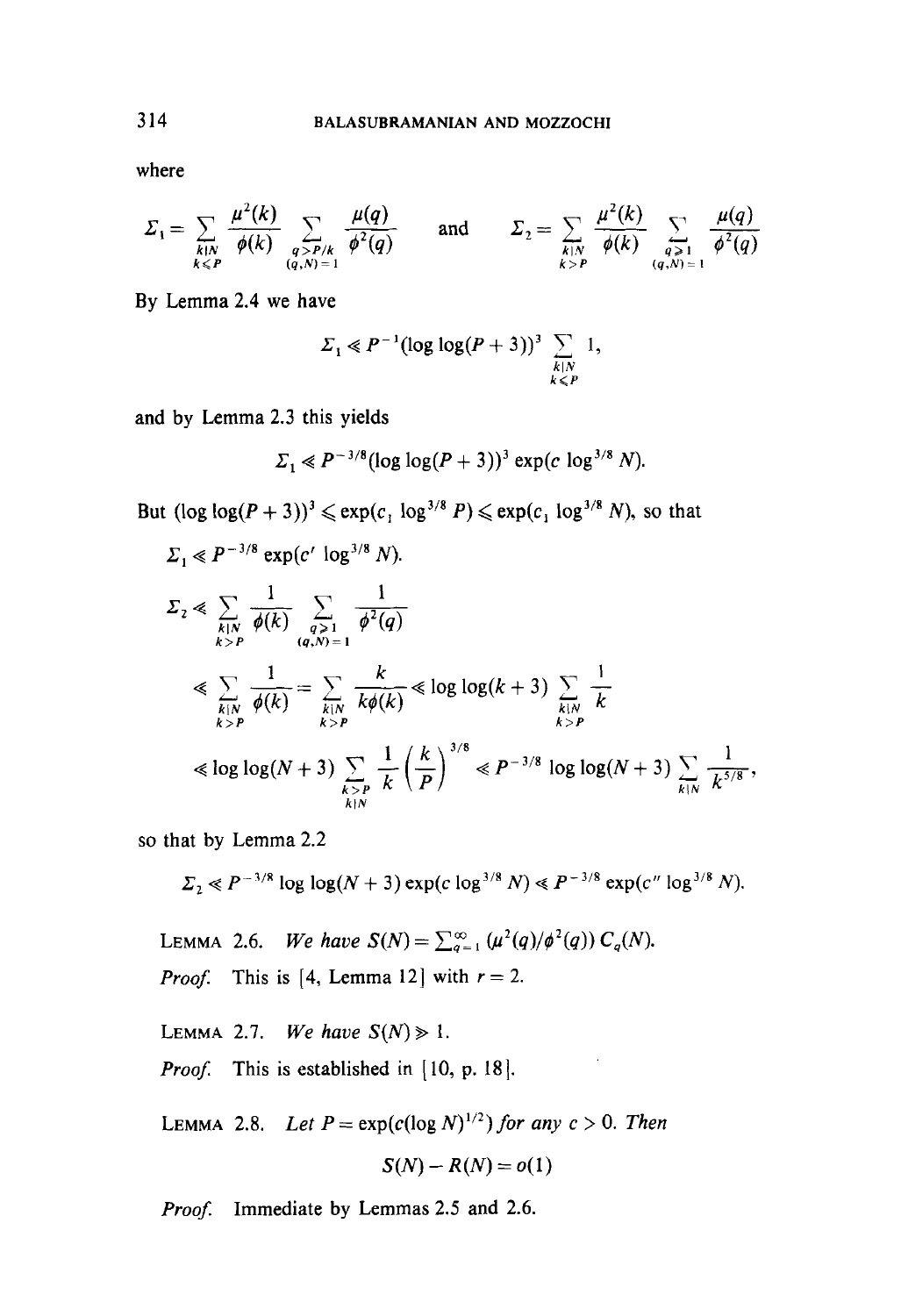LEMMA 2.9. We have

$$
\sum_{n\leqslant x}\frac{1}{\phi(n)}=\frac{\xi(2)\,\xi(3)}{\xi(6)}\log x+A+O\left(\frac{\log x}{x}\right).
$$

Proof. This is established in [7, p. 38]. Let

$$
ls_x(X) = \sum_{2 \le m \le X} m^{x-1} (\log m)^{-1}, \tag{2.1}
$$

$$
l s X = l s_1(X). \tag{2.2}
$$

LEMMA 2.10. There are positive numbers  $C_{11}$ ,  $C_{12}$ , and  $C_{13}$  such that, for every sufficiently large number  $N$ ,

(i) For every q, h such that  $q \leq \exp((\log N)^{1/2})$  and  $(q, h) = 1$  we have whenever  $N^{3/4} < X \le N$ ,

$$
|\pi(X, q, h) - (ls X/\phi(q))| < C_{11} X \exp(-C_{12} (\log X)^{1/2}),
$$

or

(ii) there is just one pair  $r, \beta$  such that for every q, h with  $q \leq \exp((\log N)^{1/2})$  and  $(q, h) = 1$ , and every X with  $N^{3/4} < X < N$  we have

$$
|\pi(X, q, h) - (|S X/\phi(q))| < C_{11} X \exp(-C_{12} (\log X)^{1/2}) \quad (r \nmid q)
$$

and

$$
\left|\pi(X, q, h)-\frac{lsX}{\phi(q)}+\frac{\chi(h)}{\phi(q)}\,ls_{\beta}(X)\right|< C_{11}X\exp(-C_{12}(\log X)^{1/2})\qquad (r\,|\,q),
$$

where  $\chi$  is the real nonprincipal character modulo q induced in each case by the same real nonprincipal primitive character modulo r. Moreover,

$$
\frac{1}{2} \leq \beta < 1 - C_{13} r^{-1/8} \tag{2.3}
$$

and

$$
r > (\log N)^3. \tag{2.4}
$$

*Proof.* This is established in  $| 12$ , p. 26 $|$ .

#### 641/16/3-3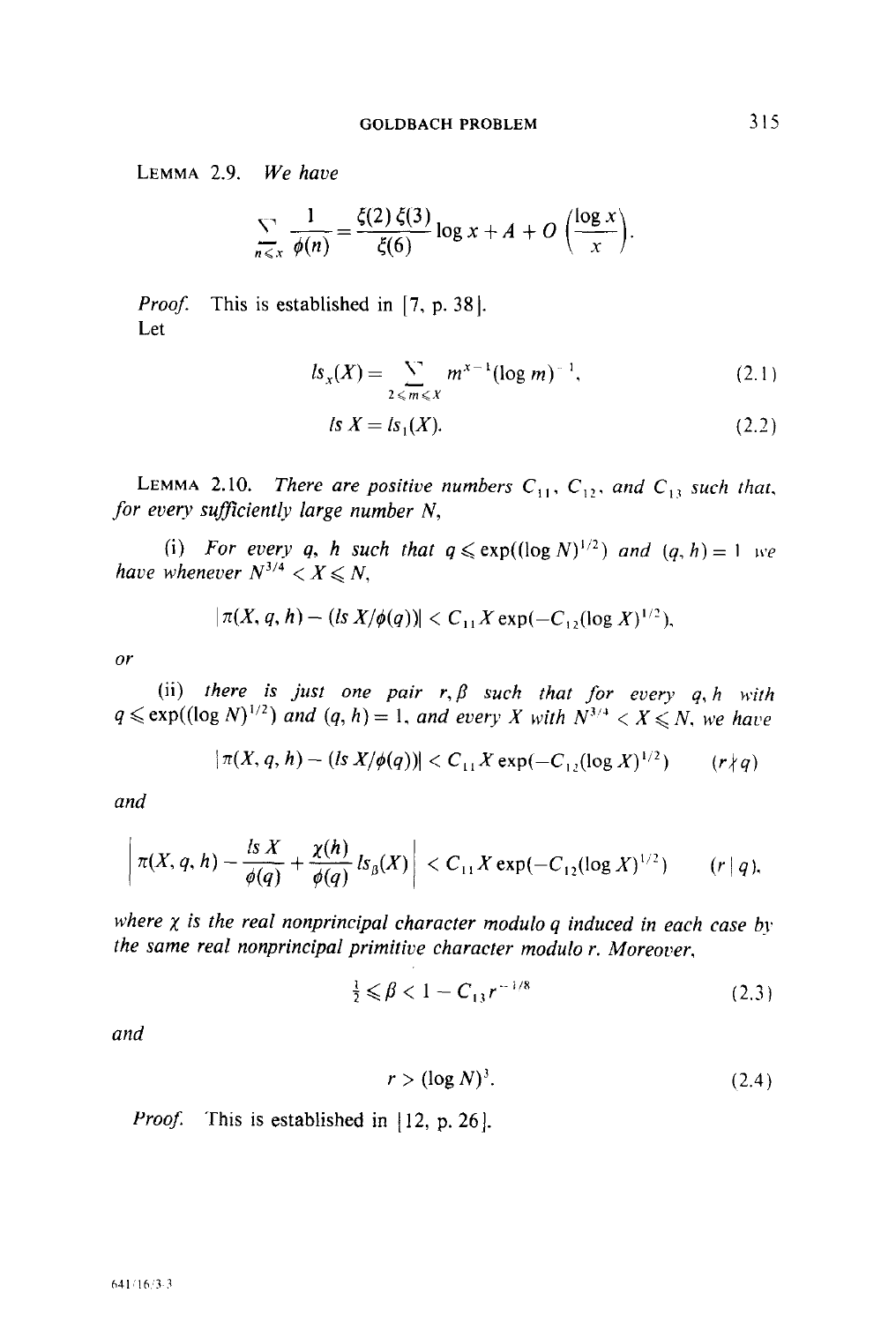# 3. A PROOF OF THEOREM 1.3

Let  $q \leq P$ ,  $|y| \leq x_0$ ,  $(h, q) = 1$ , and  $N \geq N_0$ . Then

$$
\left|f\left(\frac{h}{q}+y,N\right)-\frac{\mu(q)}{\phi(q)}g(y,N)\right|\leq \left|f\left(\frac{h}{q},N\right)-\frac{\mu(q)}{\phi(q)}g(0,N)\right|\\+2\pi x_0\int_0^N\left|f\left(\frac{h}{q},v\right)-\frac{\mu(q)}{\phi(q)}g(0,v)\right|\,dv,
$$

where  $g(x, v) = \sum_{z \le m \le v} (E(mx)/\log m)$  if  $v \ge 2$  and  $g(x, v) = 0$  if  $v < 2$ . Hence

$$
\left| f\left(\frac{h}{q} + y, N\right) - \frac{\mu(q)}{\phi(q)} g(y, N) \right|
$$
  
\n
$$
\leq \left| f\left(\frac{h}{q}, N\right) - \frac{\mu(q)}{\phi(q)} g(0, N) \right|
$$
  
\n
$$
+ 2\pi x_0 \int_0^N q + \left| \sum_{\substack{0 < l \leq q \\ (l, q) = 1}} E\left(\frac{lh}{q}\right) \left\{ \pi([v]; q, l) - \frac{ls[v]}{\phi(q)} \right\} \right| dv.
$$

Using the fact that if  $|a|\leq N$  and  $|b|\leq N$ , then  $|a^2-b^2|\leq 2N|a-b|$ , it follows that

$$
\left|f^2\left(\frac{h}{q}+y,N\right)-\frac{\mu^2(q)}{\phi^2(q)}g^2(y,N)\right|\leqslant F(h,q,N),
$$

where

$$
F(h, q, N) = 2N \left| f\left(\frac{h}{q}, N\right) - \frac{\mu(q)}{\phi(q)} g(0, N) \right|
$$
  
+  $4\pi x_0 N \int_0^N q + \left| \sum_{\substack{0 < l \le q \\ (l, q) = 1}} E\left(\frac{lh}{q}\right) \left\{ \pi([v]; q, l) - \frac{ls[v]}{\phi(q)} \right\} \right| dv.$ 

By a change of variable  $y = x - (h/q)$  it follows that

$$
T(h,q) = E\left(-\frac{Nh}{q}\right)\int_{-x_0}^{x_0} f^2\left(\frac{h}{q} + y, N\right) E(-Ny) dy.
$$
 (3.1)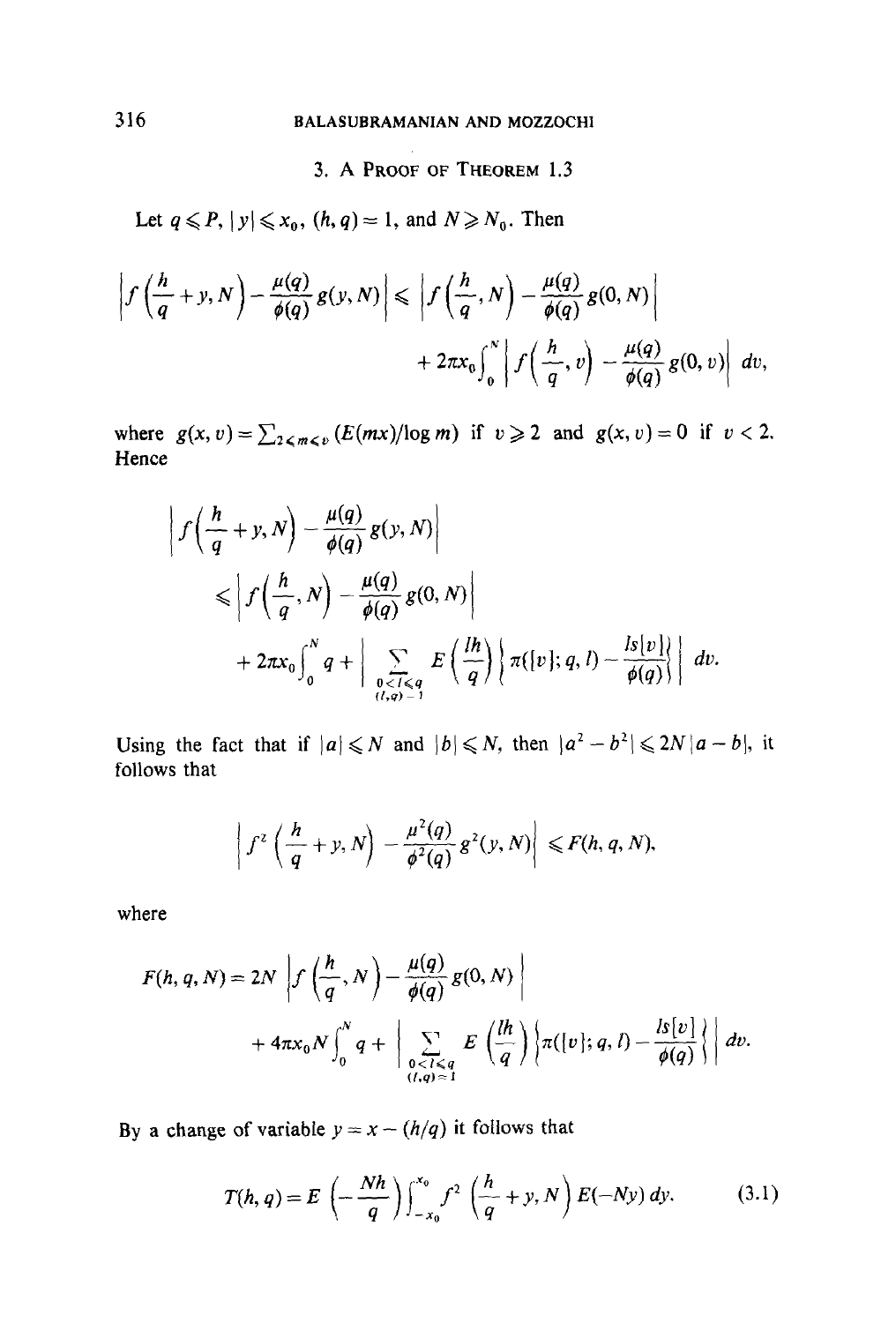But

$$
E\left(-\frac{Nh}{q}\right)\int_{-x_{0}}^{x_{0}} f^{2}\left(\frac{h}{q}+y, N\right) E(-Ny) dy
$$
  

$$
-\frac{\mu^{2}(q)}{\phi^{2}(q)} E\left(-\frac{Nh}{q}\right)\int_{-x_{0}}^{x_{0}} g^{2}(y, N) E(-Ny) dy
$$
  

$$
\leq \int_{-x_{0}}^{x_{0}} \left|f^{2}\left(\frac{h}{q}+y, N\right)-\frac{\mu^{2}(q)}{\phi^{2}(q)} g^{2}(y, N)\right| dy
$$
  

$$
\leq \int_{-x_{0}}^{x_{0}} F(h, q, N) dy = 2x_{0} F(h, q, N).
$$

Let  $T_1(N) = \int_{-\infty}^{\infty} g'(y, N) E(-Ny) dy$ , so that by (3.1) it follows that if  $q \leq P$ ,  $(h, q) = 1$ , and  $N \geq N_0$ , then

$$
\left| T(h,q) - \frac{\mu^2(q)}{\phi^2(q)} \, T_1(N) \, E\left(-\frac{Nh}{q}\right) \right| \leqslant 2x_0 F(h,q,N). \tag{3.2}
$$

Let  $T(N) = \sum_{m_1,m_2} \log^{-1} m_1 \log^{-1} m_2$  with the conditions of summation  $m_1 \geq 2$ ,  $m_2 \geq 2$ , and  $m_1 + m_2 = N$ . It is easy to see that

$$
\left|E\left(-\frac{Nh}{q}\right)\right|\left|\frac{\mu^2(q)}{\phi^2(q)}\right|\left|T(N)-T_1(N)\right|\leqslant\frac{2}{x_0\phi^2(q)},
$$

and combining this fact with (3.2) it follows that

$$
T(h, q) - \frac{\mu^2(q)}{\phi^2(q)} T(N) E\left(-\frac{Nh}{q}\right) \leq 2x_0 F(h, q, N) + \frac{2}{x_0 \phi^2(q)}.
$$
 (3.3)

Adding (3.3)  $\phi(q)$  times for some fixed  $q \leq P$  it follows that

$$
\left|\sum_{\substack{0  

$$
\leqslant \sum_{\substack{0
$$
$$

Now summing over all  $q \leq P$  it follows that

$$
\left| \sum_{q \leq P} \sum_{\substack{0 < h < q \\ (h,q) = 1}} T(h,q) - T(N) \sum_{q \leq P} \frac{\mu^2(q)}{\phi^2(q)} C_q(N) \right|
$$
\n
$$
\leqslant \sum_{q \leqslant P} \sum_{\substack{0 < h < q \\ (h,q) = 1}} 2x_0 F(h,q,N) + \sum_{q \leqslant P} \frac{2}{x_0 \phi(q)}.
$$
\n(3.4)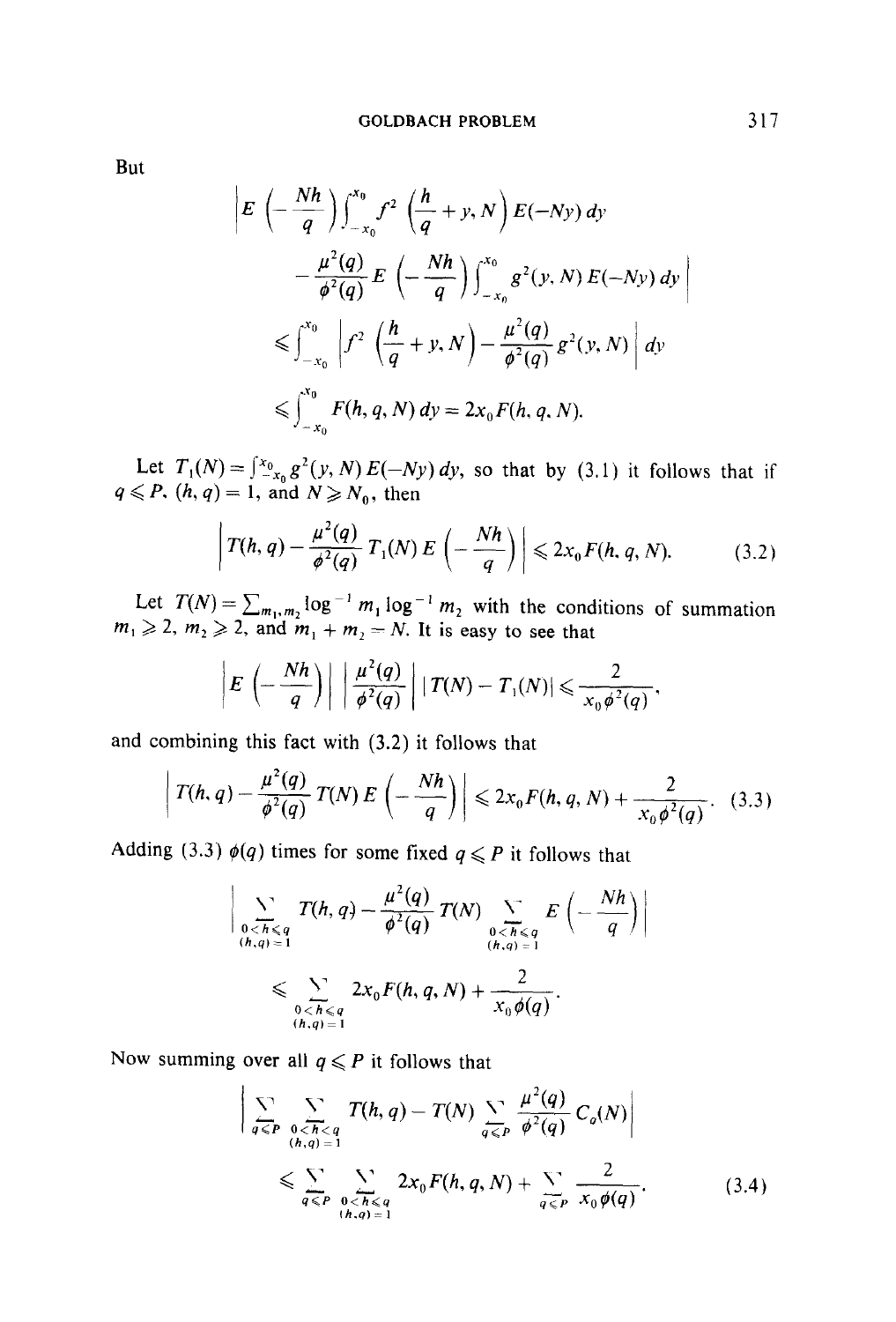- LEMMA 3.1. We have  $N \log^{-2} N \ll T(N)$ .
- *Proof.* This is established in  $[10, p. 15]$ .
- LEMMA 3.2. We have  $\sum_{q \leq P} (2/x_0 \phi(q)) = o(N \log^{-2} N)$ .
- Proof. This is a straightforward consequence of Lemma 2.9.
- LEMMA 3.3. We have  $F(h, q, N) \ll (PN)^2 \exp(-c \log N)^{1/2}$ .

*Proof.* We have  $F(h, q, N) \leq A_1 + A_2 + A_3$ , where

$$
A_1 = 2N \left| f\left(\frac{h}{q}, N\right) - \frac{u(q)}{\phi(q)} g(0, N) \right|, \qquad A_2 = 4\pi x_0 N^2 q,
$$
  

$$
A_3 = 4\pi x_0 N \int_0^N \sum_{\substack{0 < l < q \\ (l,q) = 1}} \left| \pi([v]; q, l) - \frac{l s[v]}{\phi(q)} \right| dv.
$$

We estimate  $A_1$ :

$$
\left| f\left(\frac{h}{q}, N\right) - \frac{u(q)}{\phi(q)} g(0, N) \right|
$$
  
\n
$$
\leq q + \sum_{\substack{0 < l < q \\ (l, q) = 1}} \left| \pi([N]; q, l) - \frac{l s[N]}{\phi(q)} \right|
$$
  
\n
$$
\leq q + \sum_{0 < l < q} C_{11} N \exp(-C_{12} (\log N)^{1/2}) \qquad \text{(by Lemma 2.10)}
$$
  
\n
$$
\leq C_{13} P N \exp(-C_{12} (\log N)^{1/2}),
$$

so that

$$
A_1 \leqslant C_{14} P N^2 \exp(-C_{12} (\log N)^{1/2}).
$$

We estimate  $A_3$ : let  $A_3 = A'_3 + A''_3$ , where

$$
A'_3 = 4\pi x_0 N \int_0^{N^{7/8}} \sum_{\substack{0 < l \le q \\ (l,q) = 1}} \left| \pi([v]; q, l) - \frac{l s[v]}{\phi(q)} \right| dv
$$

and

$$
A_{3}''=4\pi x_{0} N \int_{N^{7/8}}^{N} \sum_{\substack{0 < l \leq q \\ (l,q)=1}} \left| \pi([v]; q, l) - \frac{l s[v]}{\phi(q)} \right| dv.
$$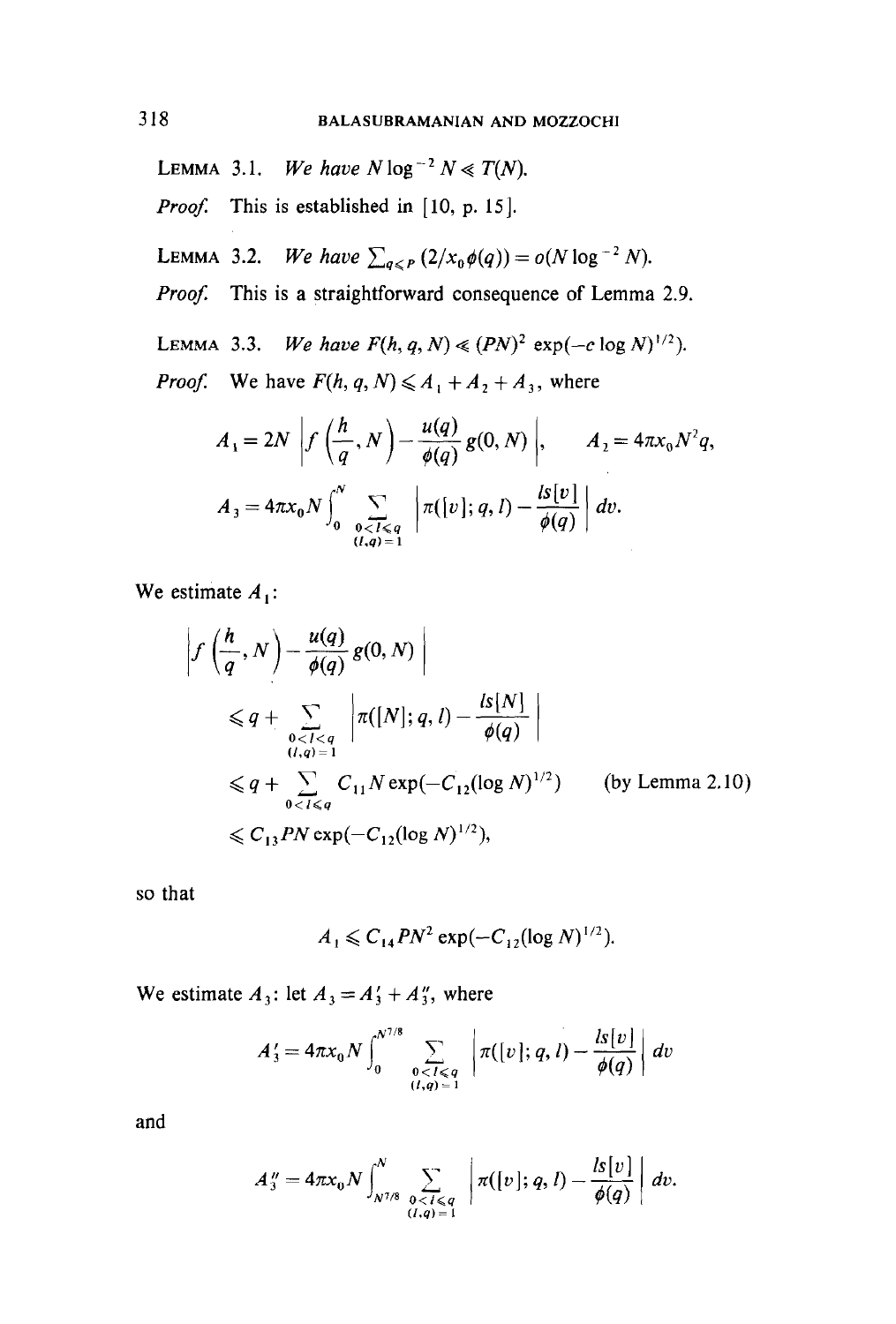Using the trivial estimates

$$
|\pi([v];q,l)| \leq v \quad \text{and} \quad |l s[v]/\phi(q)| \leq v,
$$

it is easy to see that  $A'_1 \n\leq C_1$ ,  $P^2N^{1/4}$ . By Lemma 2.10 it follows easily that  $A''_3 \leq C_{16} P^2 N^2 \exp(-C_{17} (\log N)^{1/2})$ . Clearly,  $A_2 \leq C_{17} P^2 N$ , so the proof is completed.

LEMMA 3.4. Let  $P = \exp(c_0(\log N)^{1/2})$ . It is possible to choose a positive  $c_n < 1$  small enough such that

$$
\sum_{q \leq P} \sum_{\substack{0 < h \leq q \\ (h, q) = 1}} 2x_0 F(h, q, N) = o(N \log^{-2} N).
$$

Proof. This follows immediately from Lemma 3.3.

The proof of Theorem 1.3 follows from (3.4) and Lemmas 2.7, 2.8, 3.1, 3.2, and 3.4.

#### 4. A PROOF OF THEOREM 1.4

 $L \left(0, \frac{1}{2} \right)$   $\left(1, \frac{\sqrt{2}}{2} \right)$   $\left(0, \frac{\sqrt{2}}{2} \right)$ Let  $C_{14} = \min\{1, (\sqrt{3}/2) C_{12}, C' \}$ , where  $0 \le C \le C_0$  is we

 $C_1$ , r r  $P$ ,  $P$ , so that none of the quantity results are divided by r. are divided by r. are divided by r. are divided by r. are divided by r. are divided by r. are divided by r. are divided by r. are divided by r. a  $\sum_{i=1}^n$   $\sum_{i=1}^n$   $\sum_{i=1}^n$   $\sum_{i=1}^n$  is the same argument used to establish used to establish the same argument used to establish the same argument used to establish the same argument used to establish the same Then the proof is immediate by the same argument used to establish Theorem 1.3.

 $C = \begin{bmatrix} 1 & 0 & 0 & 0 & 0 & 0 \\ 0 & 0 & 0 & 0 & 0 & 0 \\ 0 & 0 & 0 & 0 & 0 & 0 \\ 0 & 0 & 0 & 0 & 0 & 0 \\ 0 & 0 & 0 & 0 & 0 & 0 \\ 0 & 0 & 0 & 0 & 0 & 0 \\ 0 & 0 & 0 & 0 & 0 & 0 \\ 0 & 0 & 0 &$ Case 2.  $r \le r_2$ . Let  $r = r_1$ . First, consider an q such that

$$
\left| \sum_{\substack{q \leq P \\ r \nmid q}} \sum_{\substack{0 < h < q \\ (h,q) = 1}} T(h,q) - T(N) \sum_{\substack{q \leq P \\ r \nmid q}} \frac{u^2(q)}{\phi^2(q)} C_q(N) \right|
$$
\n
$$
\leq \sum_{\substack{q < P \\ r \nmid q}} \sum_{\substack{0 < h < q \\ (h,q) = 1}} 2x_0 F(h,q,N) + \sum_{\substack{q < P \\ r \nmid q}} \frac{2}{x_0 \phi(q)}.
$$
\n(4.1)

Now consider all q such that  $r/q$ . It is assumed that  $|y| \le x_0$ ,  $(n, q) = 1$ . and  $0 \le v \le N$ . Using the fact that  $ls[v] = g(0, v)$ , it follows that for any  $F_0(h, q, v)$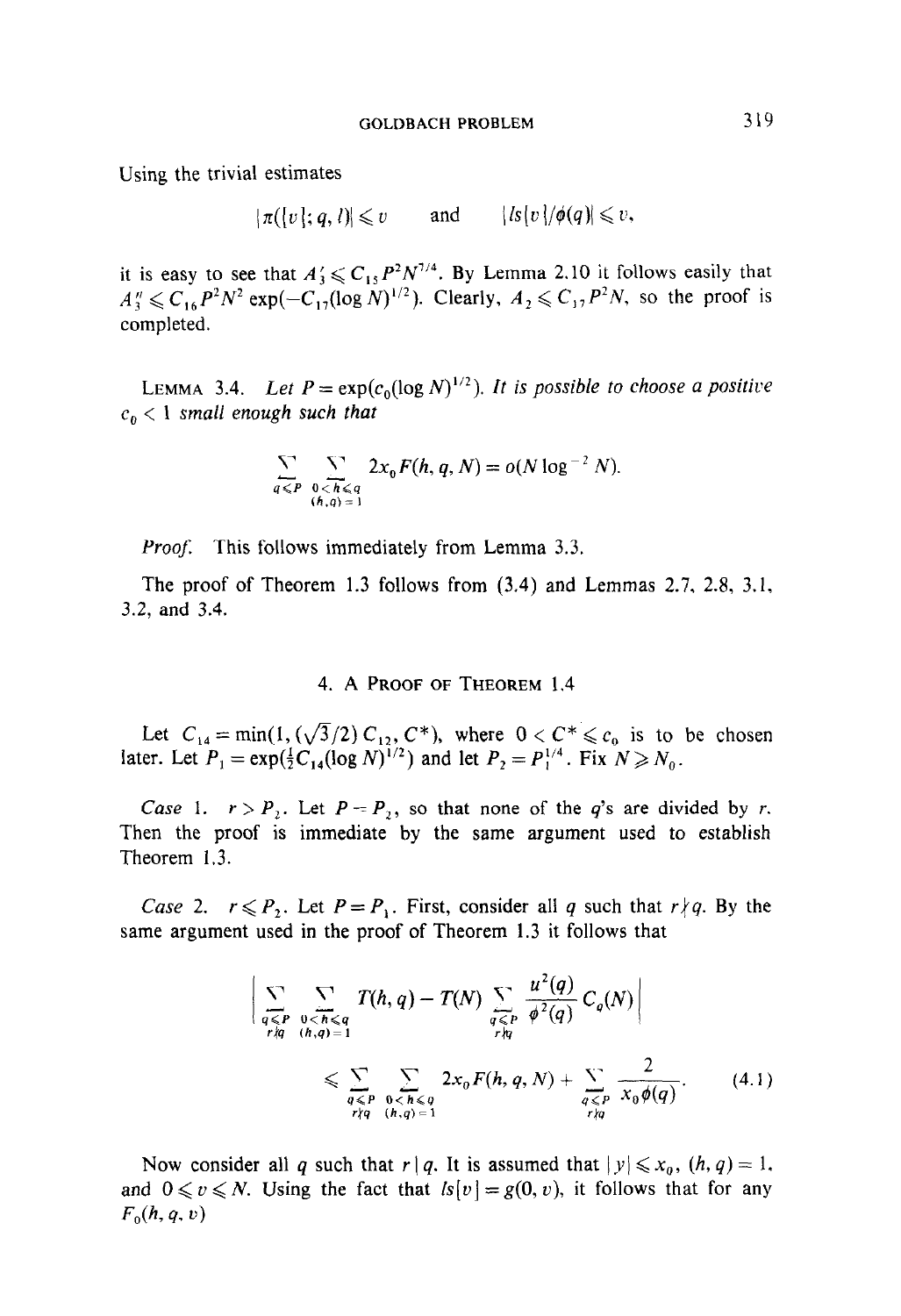$$
\left|f\left(\frac{h}{q}, v\right) - \frac{u(q)}{\phi(q)} g(0, v) + F_0(h, q, v)\right|
$$
  
\$\leq \left|f\left(\frac{h}{q}, v\right) - \sum\_{\substack{p \leq v \\ p \nmid q}} E\left(\frac{ph}{q}\right)\right|\$  
\$+ \left|\sum\_{\substack{p \leq v \\ p \nmid q}} E\left(\frac{ph}{q}\right) - \frac{u(q)}{\phi(q)} l s[v] + F\_0(h, q, v)\right|.

Let

$$
F_0(h,q,v)=\sum_{\substack{0
$$

Using the facts that

$$
\sum_{\substack{p \leq v \\ p \nmid q}} E\left(\frac{ph}{q}\right) = \sum_{\substack{0 < l \leq q \\ (l,q) = 1}} \left( E\left(\frac{lh}{q}\right) \pi([v]; q, l) \right) \text{ and } \sum_{\substack{0 < l \leq q \\ (l,q) = 1}} E\left(\frac{lh}{q}\right) = \mu(q)
$$

it follows that for  $0 < v \le N$ 

$$
\left| f\left(\frac{h}{q}, v\right) - \frac{u(q)}{\phi(q)} g(0, v) + F_0(h, q, v) \right|
$$
  
\$\leq q + \left| \sum\_{\substack{0 < l < q \\ (l, q) = 1}} E\left(\frac{lh}{q}\right) \left\{ \pi([v]; q, l) - \frac{ls[v]}{\phi(q)} + \frac{\chi(l)}{\phi(q)} \, ls\_\beta(v) \right\} \right|\$

Let  $F^*(h, q, N) = E(Ny) F_0(h, q, N) - 2\pi i y \int_0^N E(vy) F_0(h, q, v) dv$ . It is easy to see by straightforward calculation that

$$
f\left(\frac{h}{q}+y,N\right)-\frac{u(q)}{\phi(q)}g(y,N)+F^*(h,q,N)
$$
  
=  $E(Ny)f\left(\frac{h}{q},N\right)-\frac{u(q)}{\phi(q)}E(Ny)g(0,N)+E(Ny)F_0(h,q,N)$   

$$
-2\pi i y \int_0^N E(vy)\left\{f\left(\frac{h}{q},v\right)-\frac{u(q)}{\phi(q)}g(0,v)+F_0(h,q,v)\right\}dv.
$$

 $S_{\rm tot}$  that if  $\sigma$  is interesting that if I and lazare  $\sim$  $\frac{1}{2}$  that  $\frac{1}{2}$ 

$$
\left|f^2\left(\frac{h}{q}+y,N\right)-\left[\frac{u(q)}{\phi(q)}g(y,N)-F^*(h,q,N)\right]^2\right|\leq F_1(h,q,N),
$$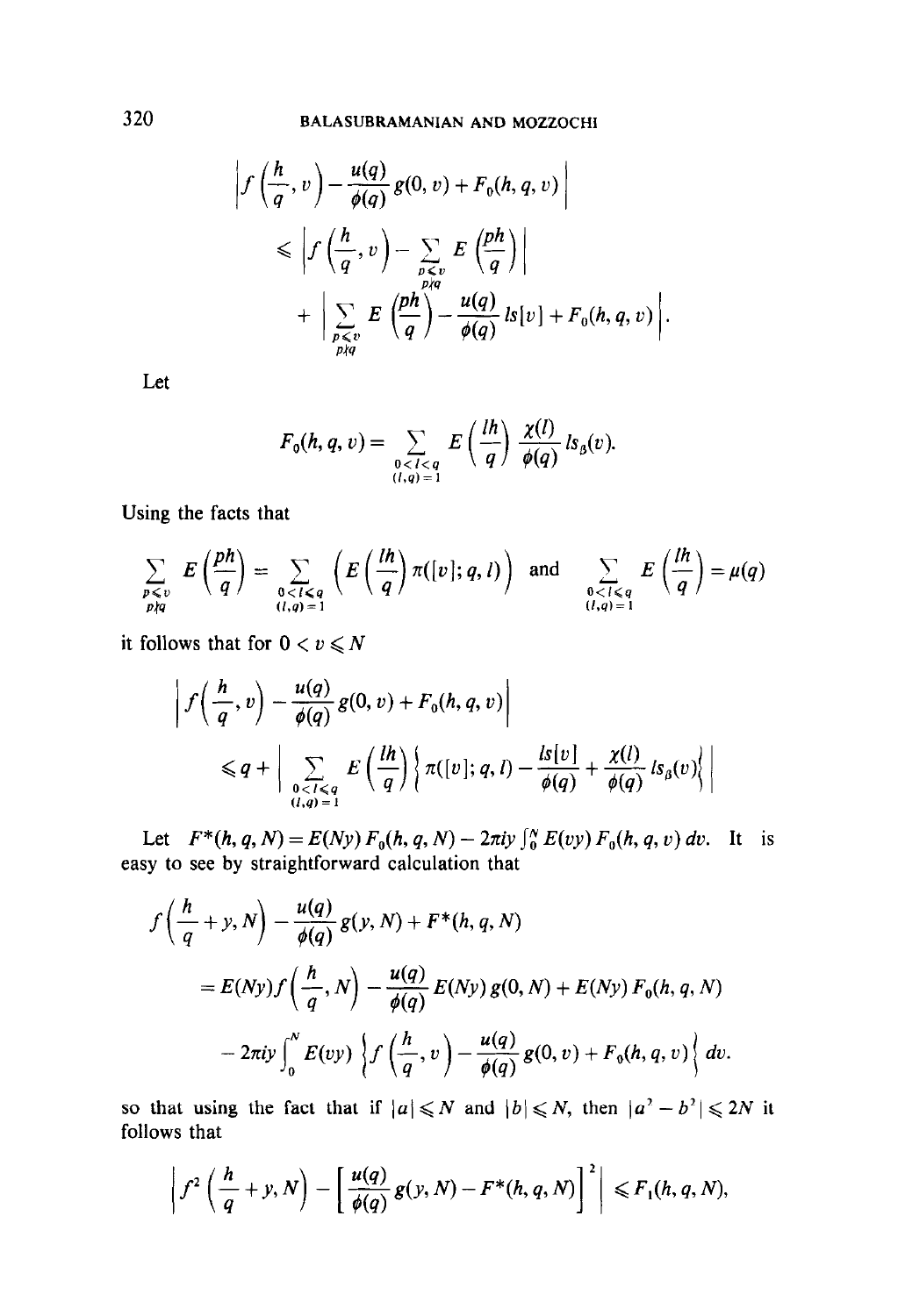where

$$
F_1(h, q, N) = 2N \left| f\left(\frac{h}{q}, N\right) - \frac{u(q)}{\phi(q)} g(0, N) + F_0(h, q, N) \right|
$$
  
+  $4\pi x_0 N \int_0^N \left( q + \left| \sum_{\substack{0 < l \leq q \\ (l, q) = 1}} E\left(\frac{lh}{q}\right) \right\} \pi(|v|; q, l) - \frac{l s[v]}{\phi(q)} + \frac{\chi(l)}{\phi(q)} l s_\beta(v) \left\{ \left| \right. \right) dv.$ 

Let

$$
T_1(N) = T_1(h, q, N) = \int_{-x_0}^{x_0} g^2(y, N) E(-Ny) dy,
$$
  

$$
T_2(N) = T_2(h, q, N) = \int_{-x_0}^{x_0} F^*(h, q, N) g(y, N) E(-Ny) dy,
$$

and

$$
T_3(N) = T_3(h, q, N) = \int_{-x_0}^{x_0} F^{*2}(h, q, N) E(-Ny) dy.
$$

Let

$$
A(N)=\sum_{\substack{q\leq P\\r|q}}\sum_{\substack{0
$$

By straightforward calculation it follows from the above, (4.1), and Lemma 2.5 that

$$
\left| \sum_{q \leq P} \sum_{\substack{0 < h < q \\ (h,q) = 1}} T(h,q) - \left[ T(N) S(N) + A(N) \right] \right|
$$
\n
$$
\leq \sum_{\substack{q < P \\ r \nmid q}} \sum_{\substack{0 < h \leq q \\ (h,q) = 1}} 2x_0 F(h,q,N) + \sum_{\substack{q < P \\ q \leq P}} \sum_{\substack{0 < h \leq q \\ (h,q) = 1}} 2x_0 F_1(h,q,N)
$$
\n
$$
+ \sum_{q < P} \frac{2}{x_0 \phi(q)} + O(cNP^{-3/8} \exp(c \log^{3/8} N)).
$$

It is not difficult to see using the same methods of proof used to establish Theorem 1.3 that it is possible to choose  $C^*$  small enough such that each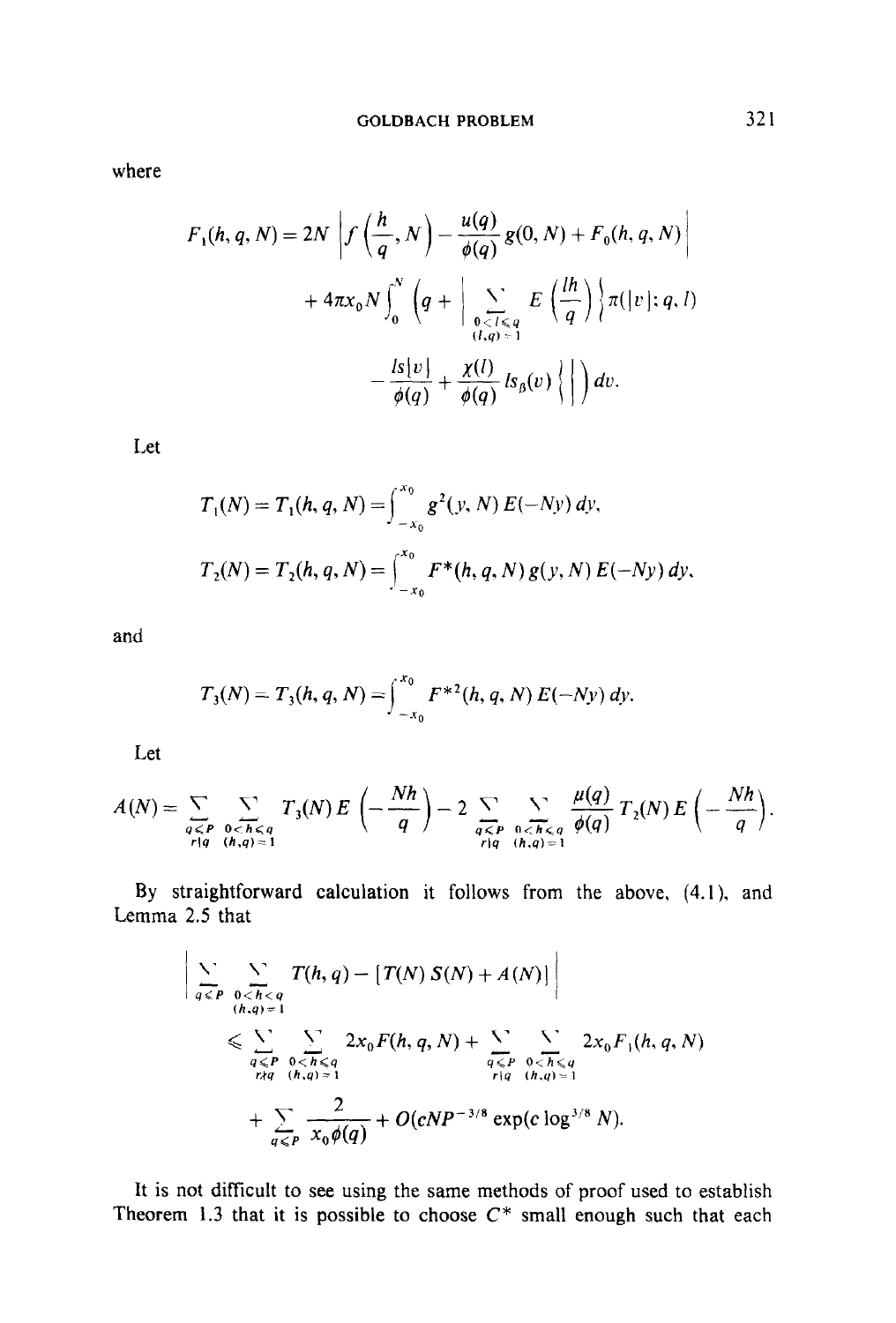term on the right-hand side of the inequality is  $o(NP^{-1/32} \log^{-2} N)$ . Consequently, Theorem 1.4 follows from

LEMMA 4.1. We have 
$$
T(N) S(N) + A(N) \ge NP^{-1/32} \log^{-2} N
$$
 if N even.

# 5. A PROOF OF LEMMA 4.1

In this section the notation employed in  $[12]$  is combined with the notation of the previous sections of this paper. Also, here we use several lemmas from [12]. In all such lemmas  $x_0/q$  can be replaced by  $x_0$  as far as our application of the lemmas is concerned.

Let

$$
G(h,q)=\sum_{\substack{0
$$

Then

$$
\chi(h) G(h,q) = \sum_{\substack{0 < l < q \\ (l,q) = 1}} E\left(\frac{lh}{q}\right) \chi(l) \chi(h) = \sum_{\substack{0 < l < q \\ (l,q) = 1}} E\left(\frac{lh}{q}\right) \chi(l) \chi(h)
$$
\n
$$
= \sum_{\substack{0 < l < q \\ (l,q) = 1}} E\left(\frac{l}{q}\right) \chi(l),
$$

since  $lh$  and  $l$  run through the same reduced residue classes, so that

$$
G(h,q)=\frac{1}{\chi(h)}\sum_{\substack{0
$$

Hence, by [12, Definition 8.3]

$$
G(h, q) = \chi(h) \tau(\chi).
$$

Hence by  $[12,$  Definition 8.4 we have

$$
F_0(h, q, v) = ls_0(v) \lambda(q, h),
$$

so that by  $[12, Eq. (5.6)]$  it follows that

$$
F_0(h,q,v) = g_\beta(v,0) \lambda(q,h).
$$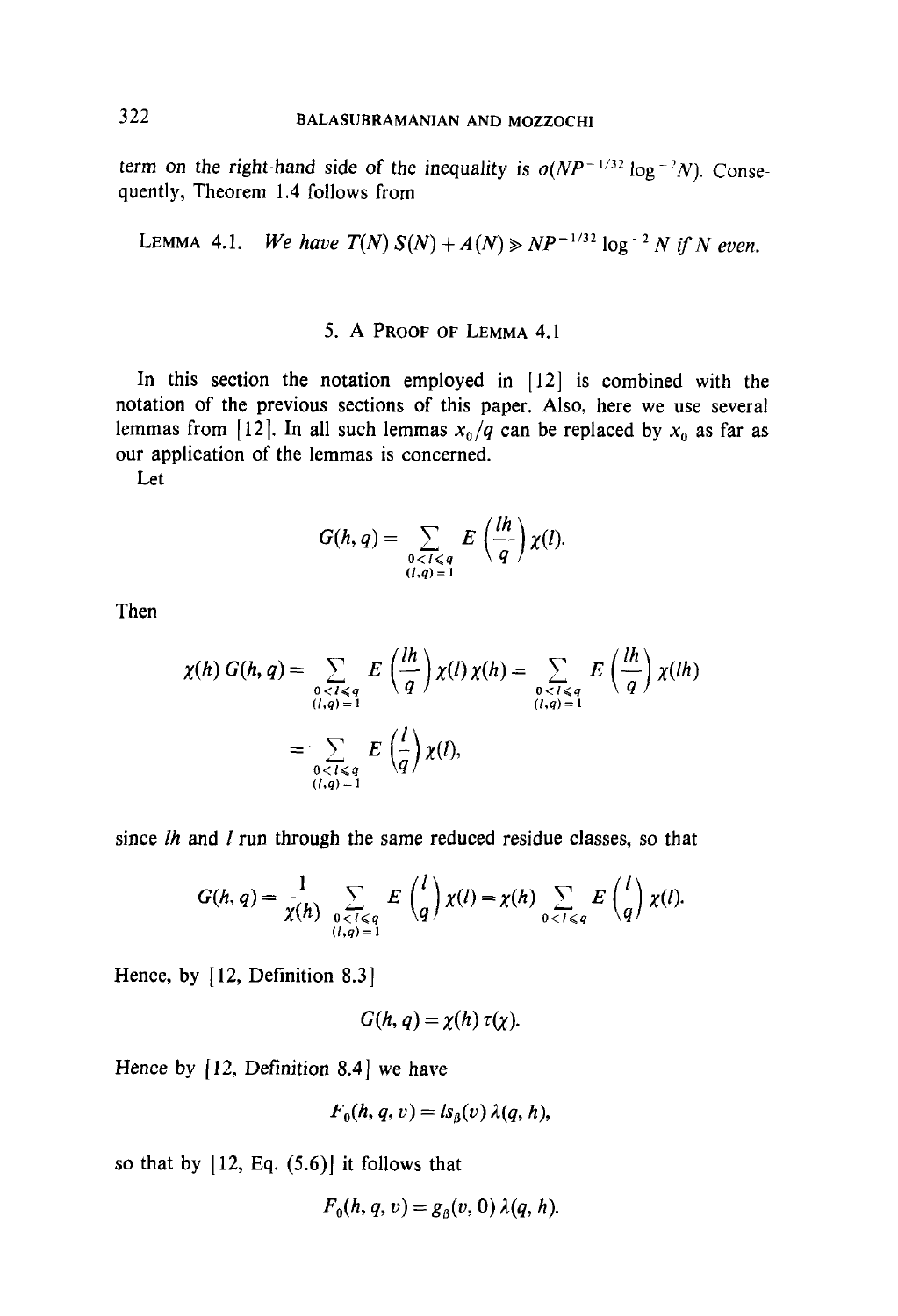LEMMA 5.1. For any real numbers  $x_1$  and  $x_2$ 

$$
g_{\beta}(v, x_1 + x_2) = E(v x_2) g_{\beta}(v_1 x_1) - 2\pi i x_2 \int_0^v E(ux_2) g_{\beta}(u_1, x_1) du.
$$

*Proof.* Confer  $\left[3, p. 63\right]$ .

By letting  $x_1 = 0$ ,  $x_2 = y$ , and  $v = N$  in Lemma 5.1 we have

$$
g_{\beta}(N, y) = E(Ny) g_{\beta}(N, 0) - 2\pi i y \int_0^N E(uy) g_{\beta}(u, 0) du
$$

and

$$
\lambda(q, h) g_{\beta}(N, y) = E(Ny) \lambda(q, h) g_{\beta}(N, 0) - 2\pi i y \int_0^N E(uy) g_{\beta}(u, 0) \lambda(q, h) du.
$$

Hence  $F^*(h, q, N) = \lambda(q, h) g_\beta(N, y)$ , so that

$$
T_2(N) = \int_{-x_0}^{x_0} \lambda(q, h) g_\beta(N, y) g(y, N) E(-Ny) dy
$$

and

$$
T_3(N) = \int_{-x_0}^{x_0} \lambda^2(q, h) g_\beta^2(N, y) E(-Ny) dy.
$$

By a change of variable,  $x = y + (h/q)$ , it follows that

$$
T_3(N)=\int_{(h/q)-x_0}^{(h/q)+x_0}\lambda^2(q,h)\,g_\beta^2\left(N,x-\frac{h}{q}\right)E\left(-N\left(x-\frac{h}{q}\right)\right)\,dx,
$$

so that by  $[12, Eq. (8.5)]$  it follows that

$$
T_3(N) = \int_{(h/q)-x_0}^{(h/q)+x_0} v_\beta^{*2}(N, x, q, h) E\left(-N\left(x-\frac{h}{q}\right)\right) dx.
$$

Hence

$$
\sum_{\substack{q \leq P \\ r|q}} \sum_{\substack{0 < h \leq q \\ (h,q) = 1}} T_3(N) E\left(-\frac{Nh}{q}\right)
$$
\n
$$
= \sum_{\substack{q \leq P \\ r|q}} \sum_{\substack{0 < h \leq q \\ (h,q) = 1}} \binom{(h/q) + x_0}{(h/q) - x_0} v_\beta^{*2}(N, x, q, h) E(-Nx) dx.
$$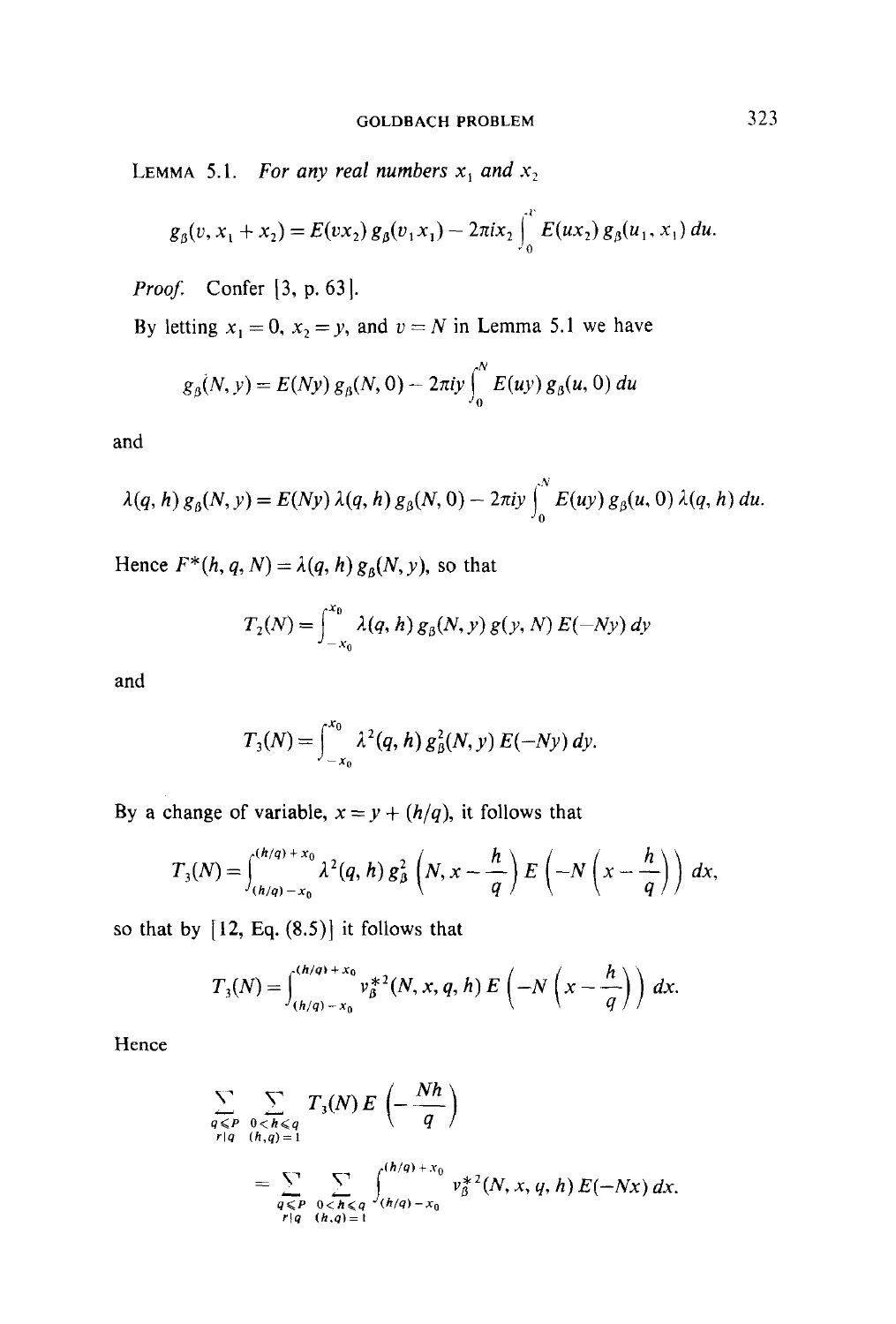By a change of variable,  $x = y + (h/q)$ , it follows that

$$
T_2(N) = \int_{(h/q)-x_0}^{(h/q)+x_0} \lambda(q,h) g_\beta\left(N,x-\frac{h}{q}\right) g\left(x-\frac{h}{q},N\right) E\left(-N\left(x-\frac{h}{q}\right)\right) dx,
$$

so that by  $[12, Eq. (8.5)]$  it follows that

$$
T_2(N)=\int_{(h/q)-x_0}^{(h/q)+x_0} v_\beta^*(N,x,q,h) g\left(x-\frac{h}{q},N\right) E\left(-N\left(x-\frac{h}{q}\right)\right) dx.
$$

Hence by [12, Definition 5.7]

$$
2 \sum_{\substack{q \leq P \\ r|q}} \sum_{\substack{0 < h \leq q \\ (h,q) = 1}} \frac{\mu(q)}{\phi(q)} T_2(N) E\left(-\frac{Nh}{q}\right)
$$
  
= 
$$
\sum_{\substack{q \leq P \\ r|q}} \sum_{\substack{0 < h \leq q \\ (h,q) = 1}} {n/q + x_0 \choose h/q - x_0} 2v_\beta^*(N, x, q, h) v^*(N, x, q, h) E(-Nx) dx.
$$

Hence

$$
A(N) = \sum_{\substack{q \leq P \\ r|q}} \sum_{\substack{0 < h \leq q \\ (h,q) = 1}} \int_{(h/q) - x_0}^{(h/q) + x_0} [v_\beta^*(N, x, q, h)^2
$$
  
- 2v\_\beta^\*(N, x, q, h) v^\*(N, x, q, h)]  $E(-Nx) dx$ .

Let

$$
W(N, x) = v_{\beta}^{*}(N, x, q, h)^{2} - 2v_{\beta}^{*}(N, x, q, h) v^{*}(N, x, q, h), \text{ if } x \in M(q, h),
$$
  
= 0, otherwise.

Let 
$$
D(N, a) = \int_{x_0}^{1+x_0} W(N, x) E(-ax) dx
$$
, so that  $A(N) = D(N, N)$ .

LEMMA 5.1.A. Suppose that  $n \leq 2N$ . Then

$$
\sum_{\substack{q \leq P \\ r|q}} \sum_{\substack{a=1 \\ (a,q)=1}}^{q} I_2(n, q, a) - J_3(N, n) G(N, n) \ll NP^{-1} r^2 \phi(r)^{-1} \Sigma_1,
$$

where

$$
\Sigma_1 \ll \log P[\log \log(N+3)]^3 P^{5/8} \exp(c \log^{3/8} N).
$$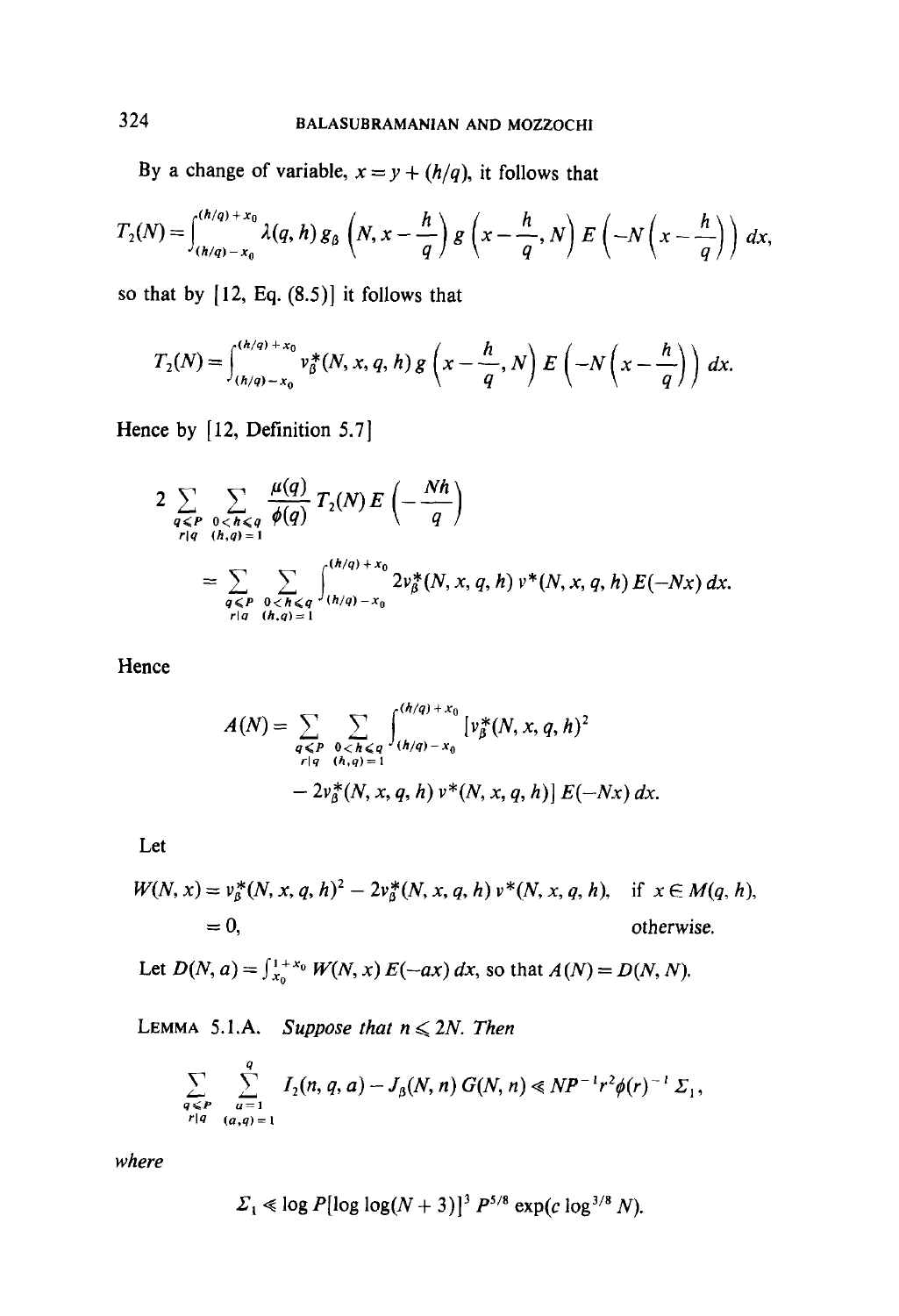*Proof.* By  $[12, Eq. (9.14)]$  we have

$$
\sum_{\substack{q \leq P \\ r|q}} \sum_{\substack{a=1 \\ (a,q)=1}}^{q} I_2(n,q,a) - J_{\beta}(N,n) G(N,n) \ll NP^{-1} r^2 \phi(r)^{-1} \Sigma_1,
$$

where

$$
\Sigma_1 = \sum_{\substack{m|n \ (m,r)=1}} \mu(m)^2 m\phi(m)^{-1} \sum_{\substack{k \leq P/rm \ (k,rn)=1}} \mu(k)^2 k\phi(k)^{-2}
$$
  
= 
$$
\sum_{\substack{m|n \ (m,r)=1}} \mu(m)^2 m\phi(m)^{-1} \sum_{\substack{k \leq P/rm \ (k,rn)=1}} \mu(k)^2 k\phi(k)^{-2},
$$

since  $k \leqslant P$ /*rm* has no solution in positive integers k if  $m > P$ , so that

$$
\Sigma_1 \leqslant \sum_{\substack{m \mid n \\ m \leqslant P}} m\phi(m)^{-1} \sum_{k \leqslant P} k\phi(k)^{-2}.
$$

The proof now follows from a straightforward application of Lemmas 2.3 and 2.4.

LEMMA 5.2. Suppose that  $n \leq 2N$ . Then  $D(N, n) - J_8(N, n) G(N, n) \ll NP^{-1}r^2\phi(r)^{-1} \Sigma_1 + N \log^{-2} Nr^{-1/2} \log \log^2 N.$ *Proof.* As in the proof of  $[12, \text{Lemma } 9.8]$  we have

$$
D(N, n) - J_n(N, n) G(N, n) = A - B,
$$

where

$$
A = \sum_{\substack{q \leq P \\ r|q}} \sum_{\substack{a=1 \\ (a,q)=1}}^{q} I_2(n,q,a) - J_3(N,n) G(N,n)
$$

and

$$
B=2\sum_{\substack{q\leq P\\r|q}}\sum_{\substack{a=1\\(a,q)=1}}^q I_1(n,q,a).
$$

By Lemma 5.1A it follows that  $A \ll NP^{-1}r^2\phi(r)^{-1}\Sigma_1$ , and by [12, Lemma 9.5] we have  $B \ll N \log^{-2} N r^{1/2} \phi(r)^{-1} n \phi(n)^{-1}$ .

The proof now follows from a straightforward application of Lemma 2.4 and [12, Eq. (8.2)).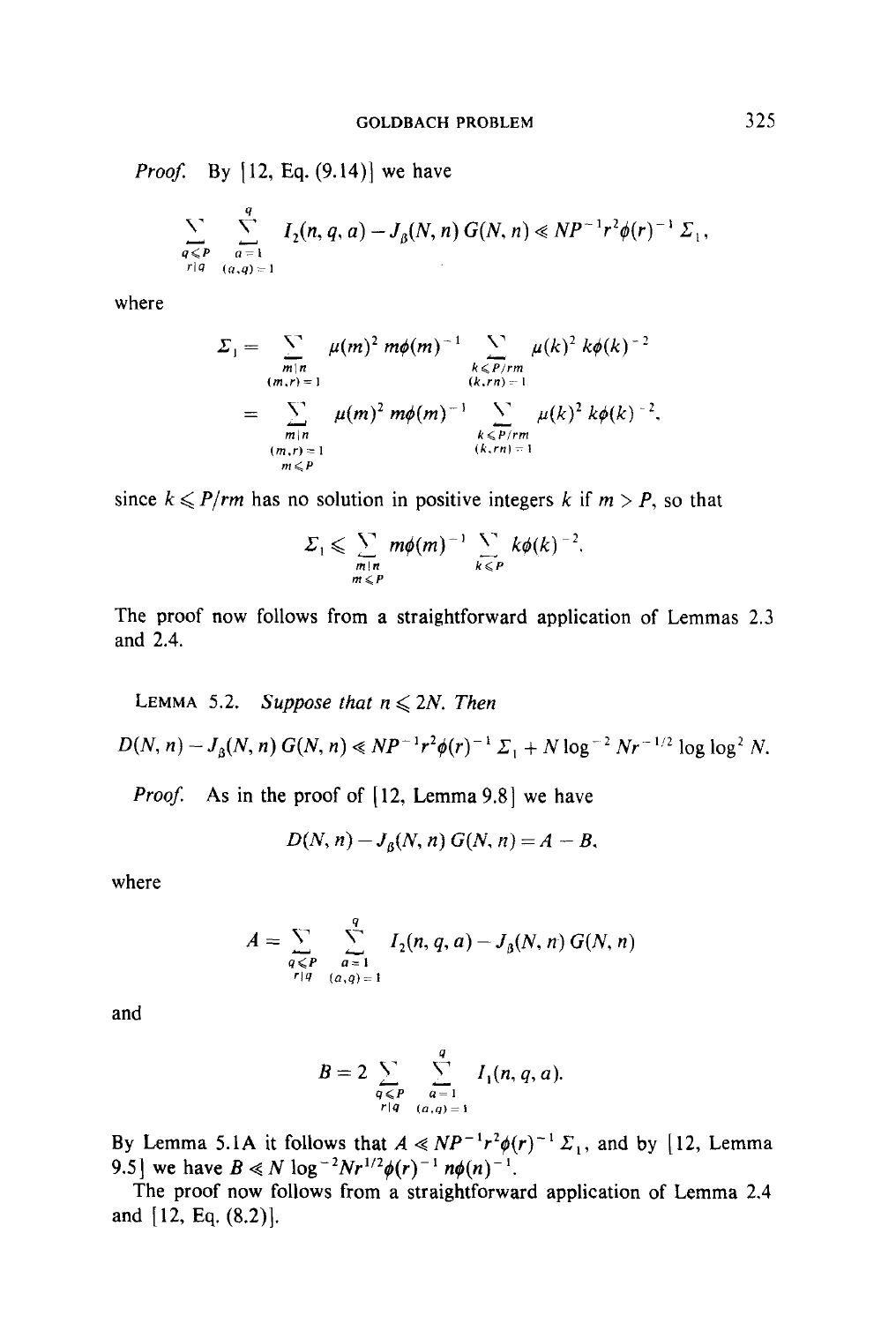LEMMA 5.3. If  $n \leq 2N$  and n is even, then

$$
|G(N, n)| \leqslant S(n) + O(r^{3/8} P^{-3/8} (\log \log N)^5 \exp(c(\log n)^{3/8}).
$$

*Proof.* By Lemma 2.4 and the argument in  $[12, p. 44]$ 

$$
\sum_{\substack{k \leq P/r \\ (k,r)=1}} \frac{\mu(k)^2 \mu(k/(k,n))}{\phi(k) \phi(k/(k,n))}
$$
\n
$$
\leqslant \sum_{\substack{m|n \\ (m,r)=1}} \frac{\mu(m)^2}{\phi(m)} \left\{ \left| \sum_{\substack{k \\ (k,nr)=1}} \frac{\mu(k)}{\phi(k)^2} \right| + O(P^{-1}rm(\log \log N)^2) \right\}
$$
\n
$$
\leqslant \sum_{\substack{m|n \\ (m,r)=1}} \frac{\mu(m)^2}{\phi(m)} \left| \sum_{\substack{k \\ (k,nr)=1}} \frac{\mu(k)}{\phi(k)^2} \right|
$$
\n
$$
+ O\left(\sum_{\substack{m|n \\ (m,r)=1}} \frac{\mu^2(m)}{\phi(m)} P^{-1}rm(\log \log N)^2 \right),
$$

and by the Euler product formula and Lemma 2.4,

$$
\leqslant \sum_{\substack{m|n \ (m,r)=1}} \frac{\mu(m)^2}{\phi(m)} \left| \prod_{p\nmid nr} \left(1-\frac{1}{(p-1)^2}\right) \right| + O\left(rP^{-1}(\log\log N)^3 \sum_{\substack{m|n \ (m\leqslant P/r)}} 1\right),
$$

and by the Euler product formula and Lemma 2.3

$$
\leqslant \sum_{\substack{p \mid n \\ p \nmid r}} \left( \frac{p}{p-1} \right) \prod_{p \nmid nr} \frac{p(p-2)}{(p-1)^2} + O\left( r p^{-1} (\log \log N)^3 \left( \frac{p}{r} \right)^{5/8} \exp(c \log^{3/8} n) \right).
$$

Hence by  $[12, Eq. (10.1)]$  it follows that

$$
|G(N, n)| \leq \frac{r}{\phi(r) \phi\left(\frac{r}{(r, n)}\right)} \prod_{\substack{p \mid n \\ p \nmid r}} \left(\frac{p}{p - 1}\right) \prod_{p \nmid n} \frac{p(p - 2)}{(p - 1)^2}
$$
  
+  $O\left(\frac{r}{\phi(r) \phi\left(\frac{r}{(r, n)}\right)} r P^{-1} (\log \log N)^3 \left(\frac{P}{r}\right)^{5/8} \exp(c \log^{3/8} n)\right)$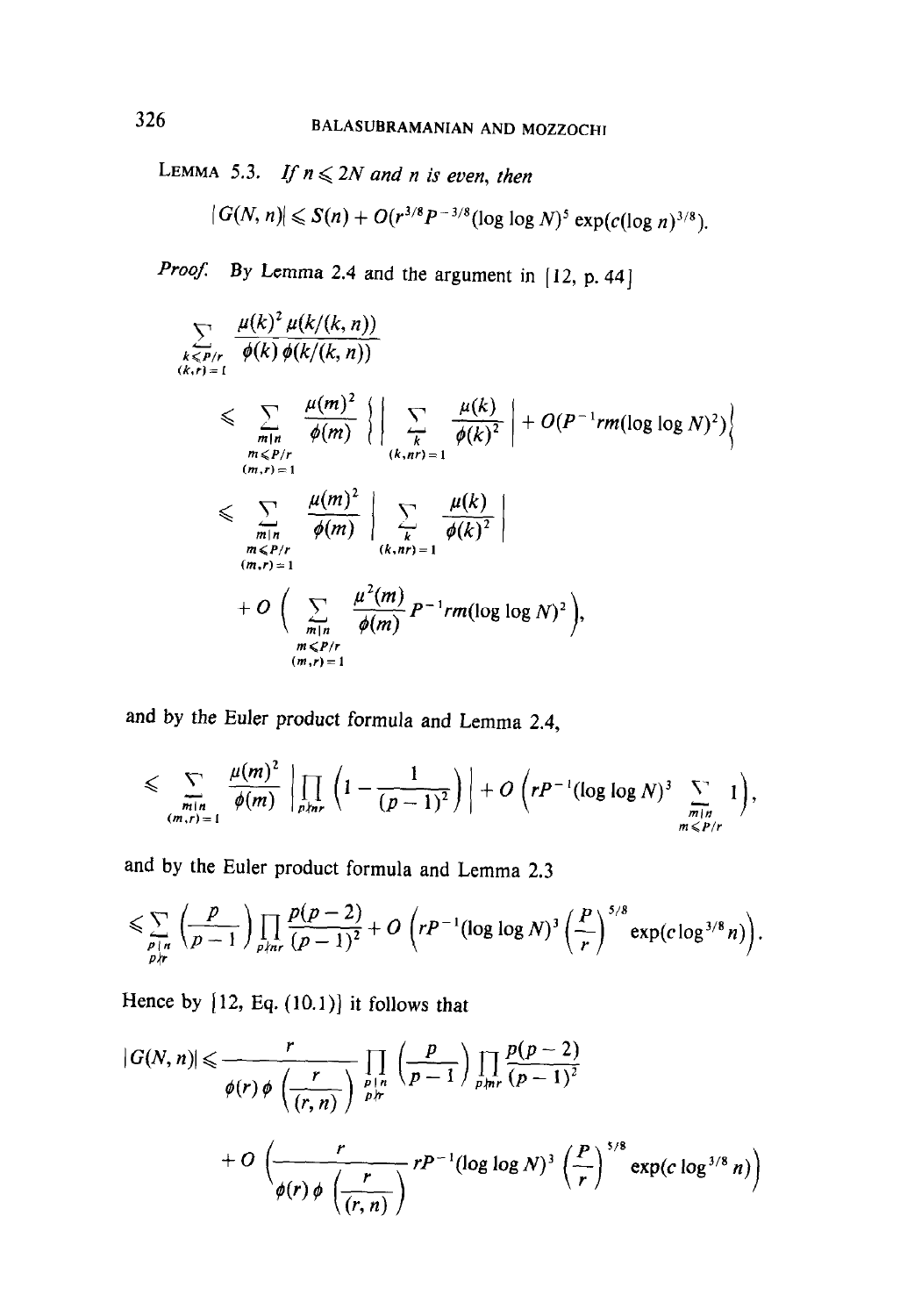By a straightforward application of Lemma 2.4

$$
\frac{r}{\phi(r)\,\phi(r/(r,n))}\ll (\log\log N)^2;
$$

so that the O-term it established. The rest of the proof follows from the argument given in [ 12, p. 45) and the easily established fact that

$$
\frac{r}{\phi(r)\phi\left(\frac{r}{(r,n)}\right)}\prod_{\substack{p|n \ p\nmid r}}\left(\frac{1}{p-1}\right)\prod_{p|n} \frac{p(p-2)}{(p-1)^2}
$$
\n
$$
=\left(\prod_{\substack{p|r \ p\nmid n}}\frac{1}{p-1}\right)\left(\prod_{\substack{p|n \ p-1}}\frac{p}{p-1}\right)\left(\prod_{\substack{p|n \ p-1}}\frac{p(p-2)}{(p-1)^2}\right)
$$

LEMMA 5.4. Suppose that  $n \leqslant 2N$  and n is even. Then

 $|D(N, n)| \leqslant J_n(N, n) S(n) + A_1 + A_3 + A_4,$ 

where

$$
A_2 = C_1 N r^{3/8} P^{-3/8} (\log \log N)^5 \exp(c \log^{3/8} N),
$$
  
\n
$$
A_3 = C_2 N P^{-1} r (\log \log N) \Sigma_1,
$$
  
\n
$$
A_4 = C_3 N \log^{-2} N r^{-1/2} \log \log^2 N.
$$

Proof: By Lemma 5.2

$$
D(N, n) = J_{\beta}(N, n) G(N, n) + O(NP^{-1}r^{2}\phi^{2}(r)^{-1} \Sigma_{1}
$$
  
+  $N \log^{-2} Nr^{-1/2} \log \log^{2} N$ ).

Therefore by Lemma 5.3 and using the fact [12. Lemma 5.5] that  $|J_{\beta}(N, n)| \ll N$ , it follows that

$$
|D(N, n)| \leqslant J_{\beta}(N, n) S(n) + C_1 N r^{3/8} P^{-3/8} (\log \log N)^5 \exp(c \log^{3/8} N) + C_2 N P^{-1} r^2 \phi(r)^{-1} \Sigma_1 + C_3 N \log^{-2} N r^{-1/2} \log \log^2 N.
$$

The proof now follows by application of Lemma 2.4.

LEMMA 5.5. Suppose that  $m \leqslant 2N$  and m is even. Then

 $|J(N,m)S(m)+D(N,m)|\geqslant C_{15}r^{-1/8}J(N,m)S(m)-A_2-A_3-A_4.$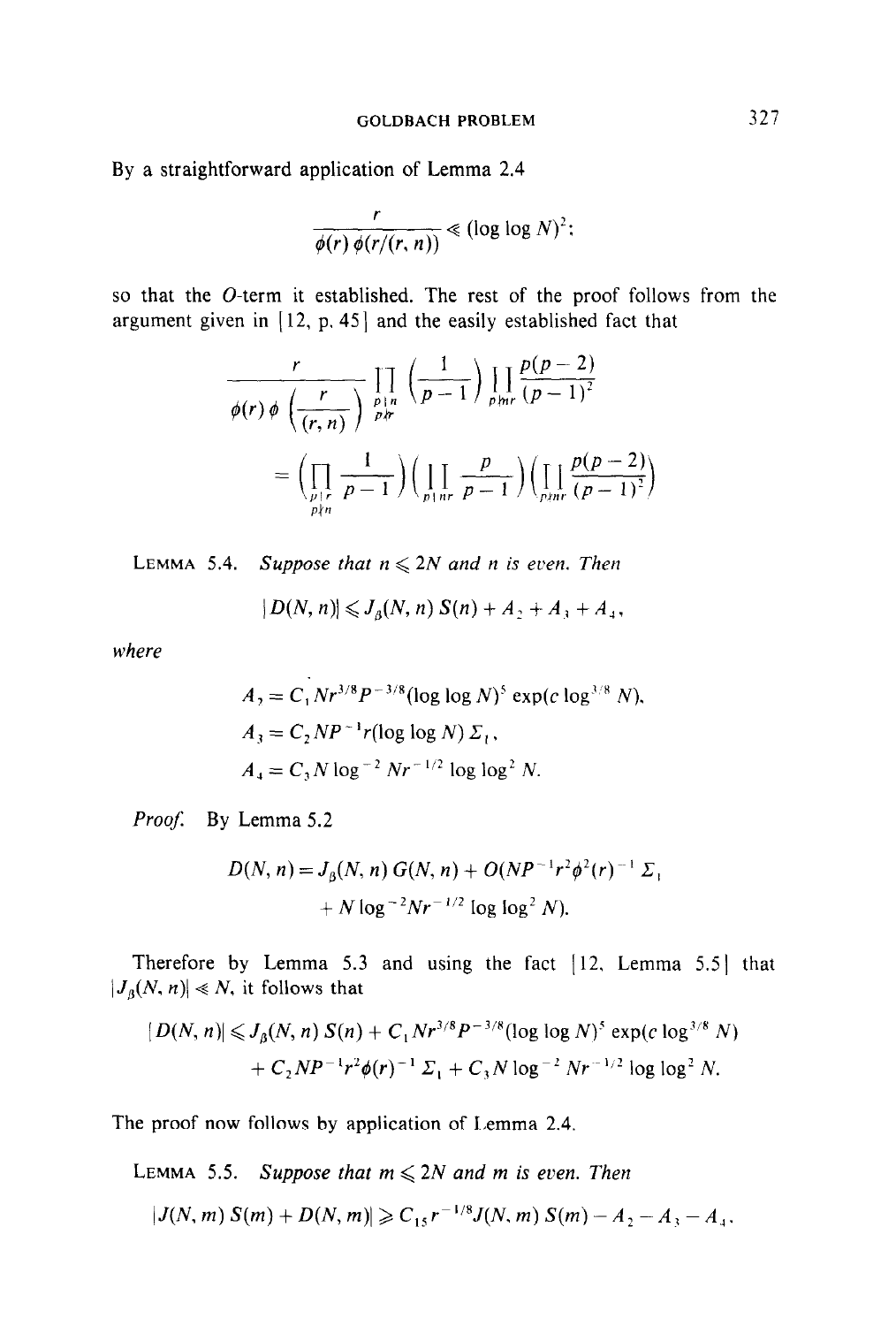*Proof.* It is immediate by Lemma 5.4 that

$$
|J(N, m) S(m) + D(N, m)| \geqslant J(N, m) S(m) - J_{\beta}(N, m) S(m) - A_2 - A_3 - A_4.
$$

The proof is completed by application of [12, Lemma 10.3].

LEMMA 5.6. For  $\frac{1}{2}N < m \le N$  and m even

$$
|J(N, m) S(m) + D(N, m)| \ge NP^{-1/32} (\log N)^{-2}.
$$

*Proof.* Let  $A_i = C_{i} r^{-1/8} J(N, m) S(m)$ . By straightforward calculation it can be shown that  $A_1 \leq A_1/2$ ,  $A_2 \geq mP^{-1/32} \log^{-2} N$ ,  $A_2 =$  $o(NP^{-1/32} \log^{-2} N)$ , and  $A_3 = o(NP^{-1/32} \log^{-2} N)$ , so that the proof follows immediately from Lemma 5.5.

### 6. AN IMPORTANT COUNTEREXAMPLE

The computer results in [9] indicate that the  $(q, N) = 1$  condition in the definition of  $m^*(N)$  in Theorem 1.2 might not be a reasonable one. In [10] we indicate that a very natural way to eliminate this condition would require that one show that either  $S(N) - R(N) = o(1)$  or  $S(N) - R(N) = o(S(N))$ .

In this section we show that neither of these conditions is true if  $q \leq \log^{m} N$  for any integer  $m > 0$ . This result follows from the following calculations and lemmas:

Let  $E(N) = S(N) - R(N)$ . Then

$$
E(N) = \sum_{a=1}^{N} \sum_{\substack{(q,N)=a \ (q,N)
$$
= \sum_{a|N} \sum_{\substack{(q,N)=a \ (q,N)
$$
$$

by  $[6,$  Theorem 272 $]$ . Hence

$$
E(N)=\sum_{a|N}\sum_{\substack{(q/a,N/a)=1\\log^mN<1}}\frac{\mu^2(q)}{\phi(q)}\frac{\mu(q/a)}{\phi(q/a)}.
$$

Now write  $q = aa'$ , so that

$$
E(N)=\sum_{a\mid N}\sum_{\substack{(a',N/a)=1\\ \log mN
$$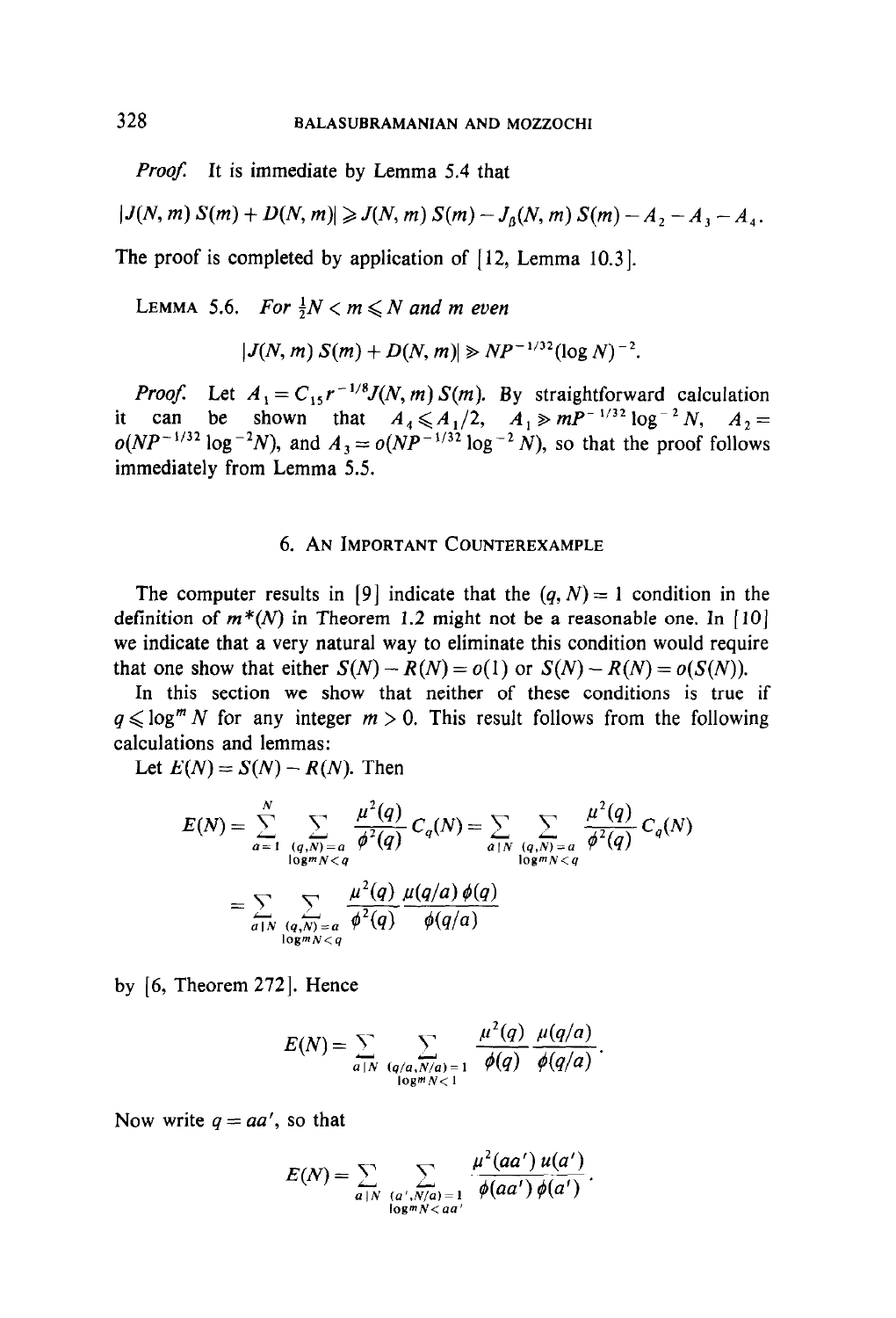$$
\sum_{\substack{(a',N/a)=1 \ (a',N/a)=1}} \frac{\mu^2(aa') u(a')}{\phi(aa') \phi(a')}
$$
  
= 
$$
\sum_{\substack{(a',N/a)=1 \ (a,g')=1}} \frac{\mu^2(aa') u(a')}{\phi(aa') \phi(a')} + \sum_{\substack{(a',N/a)=1 \ (a,g')=1}} \frac{\mu^2(aa') u(a')}{\phi(aa') \phi(a')}.
$$

But if  $(a, a') > 1$ , then aa' is not square-free, so that  $\mu(aa') = 0$ . Hence

$$
E(N) = \sum_{a \mid N} \sum_{\substack{(a',N/a)=1 \ (a,a')=1}} \frac{\mu^2(aa') u(a')}{\phi(aa') \phi(a')} = \sum_{a \mid N} \sum_{\substack{(a',N/a)=1 \ (a,a')=1}} \frac{\mu^2(a) \mu^3(a')}{\phi(a) \phi^2(a')}
$$
  

$$
= \sum_{a \mid N} \sum_{\substack{(a',N)=1 \ (a',N)=1}} \frac{\mu^2(a) \mu^3(a')}{\phi(a) \phi^2(a')}.
$$

Now assume  $N$  is square-free:

$$
E(N) = \sum_{a|N} \frac{1}{\phi(a)} \sum_{\substack{(a',N) = 1 \ a \text{log}m \land a \text{log}n' \text{log}n' \text{log}n' \text{log}n' \text{log}n' \text{log}n' \text{log}n' \text{log}n' \text{log}n' \text{log}n' \text{log}n' \text{log}n' \text{log}n' \text{log}n' \text{log}n' \text{log}n' \text{log}n' \text{log}n' \text{log}n' \text{log}n' \text{log}n' \text{log}n' \text{log}n' \text{log}n' \text{log}n' \text{log}n' \text{log}n' \text{log}n' \text{log}n' \text{log}n' \text{log}n' \text{log}n' \text{log}n' \text{log}n' \text{log}n' \text{log}n' \text{log}n' \text{log}n' \text{log}n' \text{log}n' \text{log}n' \text{log}n' \text{log}n' \text{log}n' \text{log}n' \text{log}n' \text{log}n' \text{log}n' \text{log}n' \text{log}n' \text{log}n' \text{log}n' \text{log}n' \text{log}n' \text{log}n' \text{log}n' \text{log}n' \text{log}n' \text{log}n' \text{log}n' \text{log}n' \text{log}n' \text{log}n' \text{log}n' \text{log}n' \text{log}n' \text{log}n' \text{log}n' \text{log}n' \text{log}n' \text{log}n' \text{log}n' \text{log}n' \text{log}n' \text{log}n' \text{log}n' \text{log}n' \text{log}n' \text{log}n' \text{log}n' \text{log}n' \text{log}n' \text{log}n' \text{log}n' \text{log}n' \text{log}n' \text{log}n' \text{log}n' \text{log}n' \text{log}n' \text{log}n' \text{log}n' \text{log}n' \text{log}n' \text{log}n' \text{log}n' \text{log}n' \text{log}n' \text{log}n' \text{log}n' \text{log}n' \text{log}n'
$$

LEMMA 6.1. We have  $B'(N) \geq 1$ .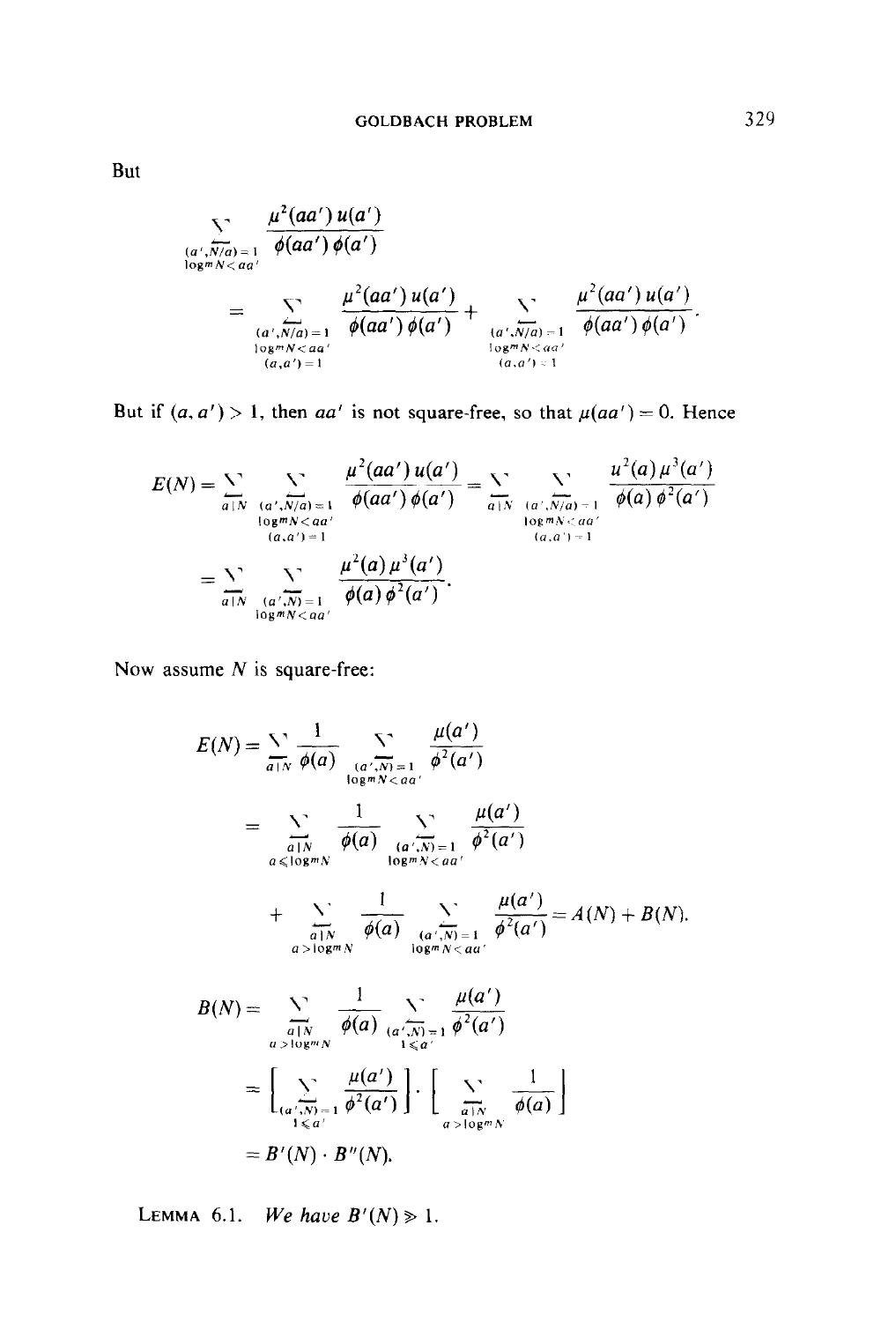Proof: We have

$$
B'(N) = \sum_{\substack{(a',N)=1 \ a' \le a' }} \frac{\mu(a')}{\phi^2(a')} = \prod_{p \nmid N} \left(1 - \frac{1}{(p-1)^2}\right)
$$
  

$$
\ge \prod_p \left(1 - \frac{1}{(p-1)^2}\right) \ge \prod_{m=2}^{\infty} \left(1 - \frac{1}{m^2}\right) \ge C.
$$

LEMMA 6.2. For each n let  $Q(n) = p_1 \cdot p_2 \cdots p_n$ . For each V such that  $C_0 \leq V \leq \log^{2m+3}Q(n)$  the number of square-free integers which are less than or equal to V and which divide  $Q(n)$  is at least  $cV$ .

*Proof.* This follows from a suitable modification of the proof of  $\vert 1$ , Lemma on  $p. 8$ ].

LEMMA 6.3. For each n let  $Q(n) = p_1 \cdot p_2 \cdots p_n$ . There exists a  $D > 1$ such that for each W such that  $C_0 < W \leq \log^{2m} Q(n)$ 

$$
\sum_{\substack{a \mid Q(n) \\ a > W \\ a \leq DW \\ a \text{ square-free}}} \frac{1}{a} \geq 1.
$$

Proof. We have



The proof now follows immediately from Lemma 6.2.

LEMMA 6.4. We have  $B''(Q(n)) \geq \log \log Q(n)$ .

*Proof.* We can break  $B''(Q(n))$  into  $\geq \log \log Q(n)$  sums of the form in Lemma 6.3.

LEMMA 6.5. We have  $S(Q(n)) \ll \log \log Q(n)$ .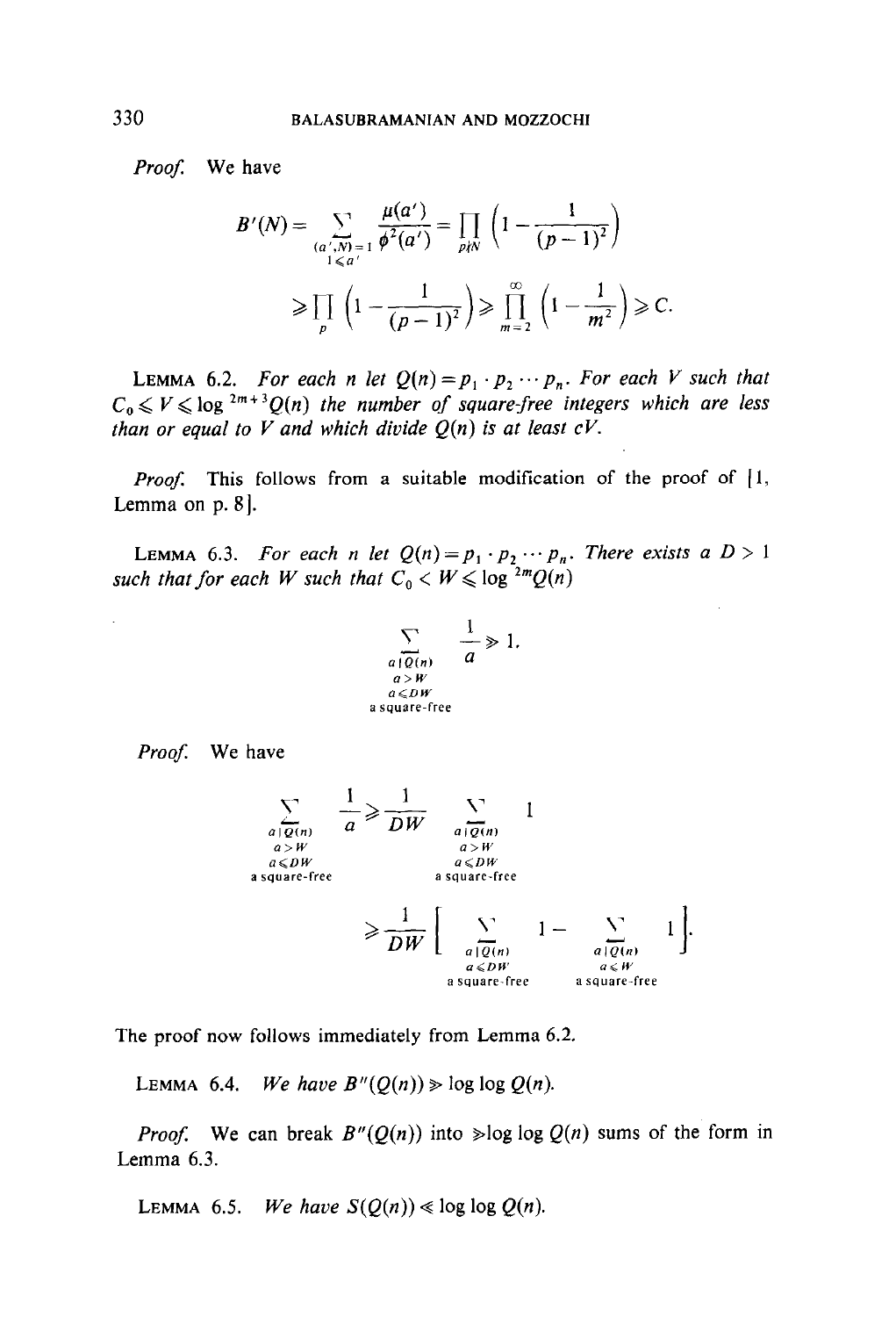Proof. By straightforward calculation it follows that

$$
S(Q(n))\ll \prod_{\substack{p\leqslant p_n\\p\geqslant 3}}\left(1-\frac{1}{p}\right)^{-1}.
$$

so that the proof follows by an application of  $[6,$  Theorem 429 $]$ .

LEMMA 6.6. We have

$$
\sum_{y \leq N} \frac{1}{\phi(N)^2} \leq \frac{1}{y}.
$$

Proof. This is immediate by Lemma 6.10.

LEMMA 6.7 We have  $A(N) \ll 1$ .

Proof. This follows from Lemma 6.9 and Lemma 6.11:

$$
|A(N)| \leq \sum_{\substack{a \mid N \\ a \leq \log^m N}} \frac{1}{\phi(a)} \sum_{\substack{(a',N) = 1 \\ \log^m N/a < a' \\ a \leq \log^m N}} \frac{1}{\phi(a')} \leq \sum_{\substack{a \leq \log^m N \\ a \leq \log^m N/a < a' \\ a \neq a \pmod{N}}} \frac{1}{\phi(a')^2}
$$
\n
$$
\leq \frac{1}{\log^m N} \sum_{\substack{a \leq \log^m N \\ a \leq \log^m N}} \frac{a}{\phi(a)} \leq \left(\frac{1}{\log^m N}\right) (\log^m N) = 1.
$$

#### ACKNOWLEDGMENT

We would like to acknowledge our sincere appreciation to Professor A. Selberg for a helpful conversation concerning the construction of the above counterexample.

#### **REFERENCES**

- 1. E. BOMBIERI, Le grand crible dans la théorie analytique des nombres, Asterisque 18 (1974). l-87.
- 2. H. DAVENPORT, "Multiplicative Number Theory," Markham, Chicago, 1967.
- 3. T. ESTERMANN, "Introduction to Modern Prime Number Theory," Cambridge Univ. Press, London/New York, 1961.
- 4. G. H. HARDY AND J. E. LITTLEWOOD, Some problems of 'partitio numerorum; III: On the expression of a number as a sum of primes,  $Acta Math. 44$  (1923), 1-70.
- 5. G. H. HARDY AND J. E. LITTLEWOOD, Some problems of 'partitio numerorum'; V: A further contribution to the study of Goldbach's problem, Proc. London Math. Soc. (2) 22 (1923), 46-56.